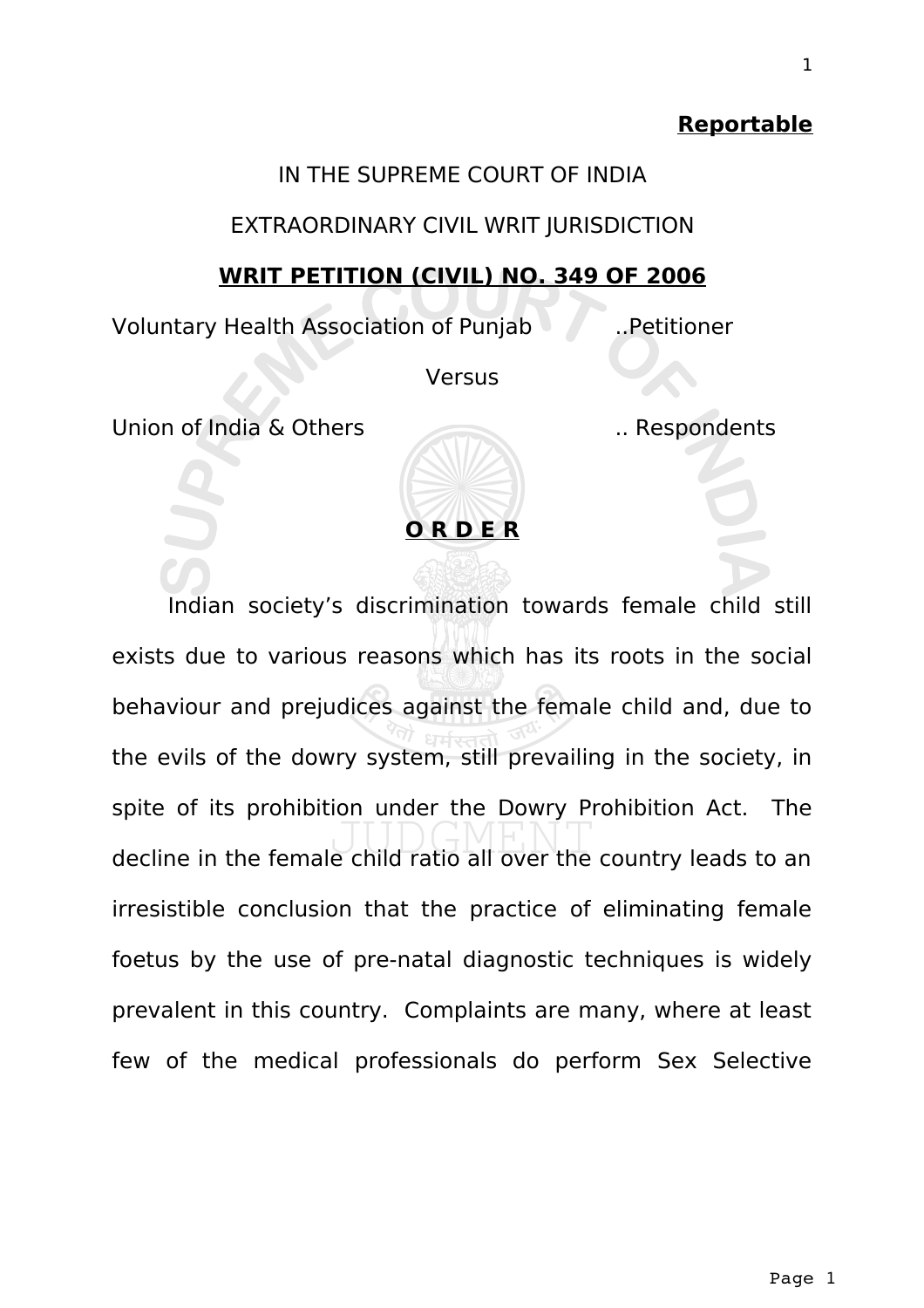Abortion having full knowledge that the sole reason for abortion is because it is a female foetus. The provisions of the Medical Termination of Pregnancy Act, 1971 are also being consciously violated and misused.

The Parliament wanted to prevent the same and enacted the Pre-Conception and Pre-Natal Diagnostic Techniques (Prohibition on Sex-Selection) Act, 1994 (for short 'the Act') which has its roots in Article 15(2) of the Constitution of India. The Act is a welfare legislation. The Parliament was fully conscious of the fact that the increasing imbalance between men and women leads to increased crime against women, trafficking, sexual assault, polygamy etc. Unfortunately, facts reveal that perpetrators of the crime also belong to the educated middle class and often they do not perceive the gravity of the crime.

This Court, as early as, in 2001 in **Centre for Enquiry into Health and Allied Themes v. Union of India** (2001) 5 SCC 577 had noticed the misuse of the Act and gave various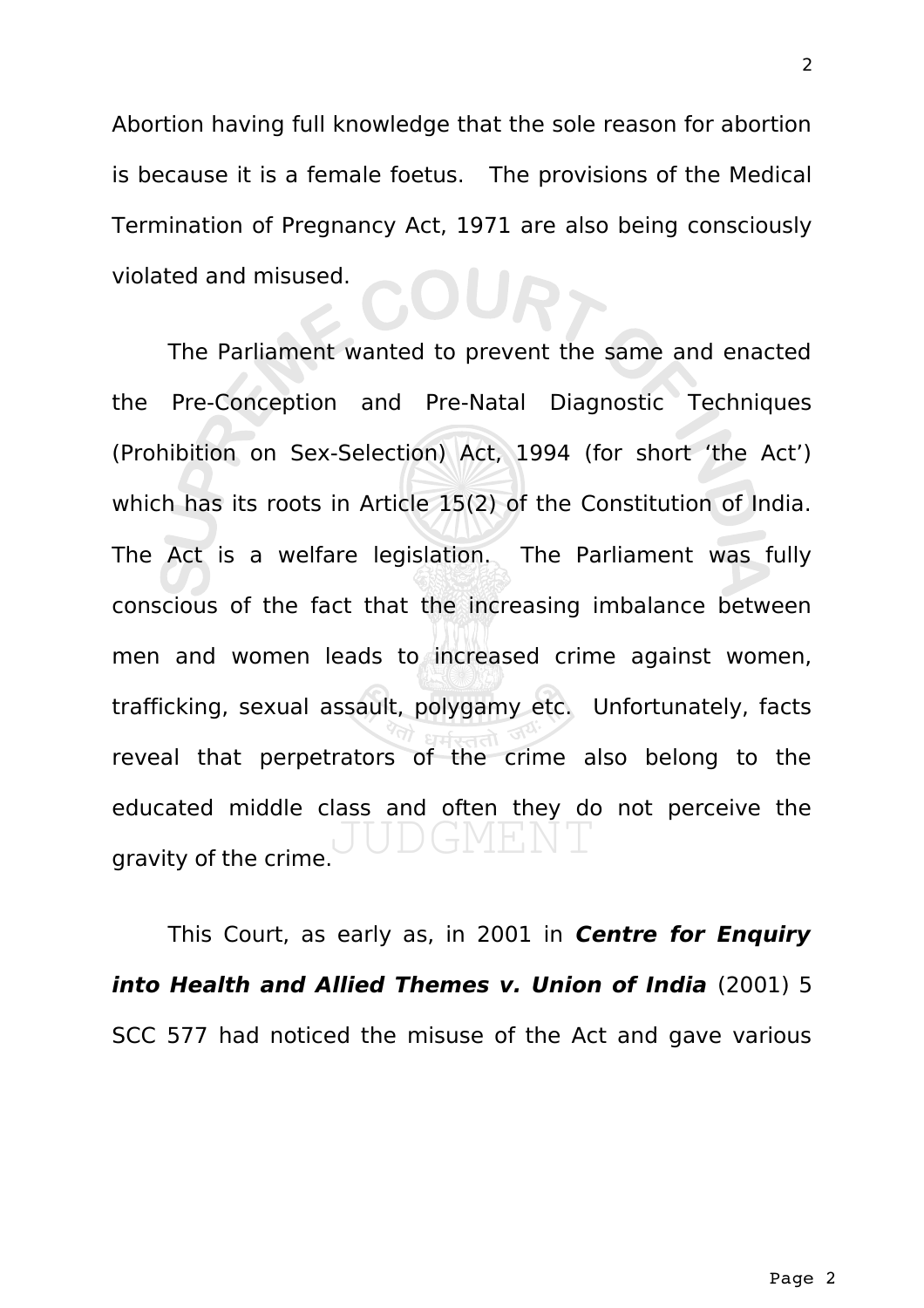directions for its proper implementation. Non-compliance of various directions was noticed by this Court again in **Centre for Enquiry into Health and Allied Themes v. Union of India** (2003) 8 SCC 398 and this Court gave various other directions.

Having noticed that those directions as well as the provisions of the Act are not being properly implemented by the various States and Union Territories, we passed an order on 8.1.2013 directing personal appearance of the Health Secretaries of the States of Punjab, Haryana, NCT Delhi, Rajasthan, Uttar Pradesh, Bihar and Maharashtra, to examine what steps they have taken for the proper and effective implementation of the provisions of the Act as well as the various directions issued by this Court.

We notice that, even though, the Union of India has constituted the Central Supervisory Board and most of the States and Union Territories have constituted State Supervisory Boards, Appropriate Authorities, Advisory Committees etc. under the Act, but their functioning are far from satisfactory.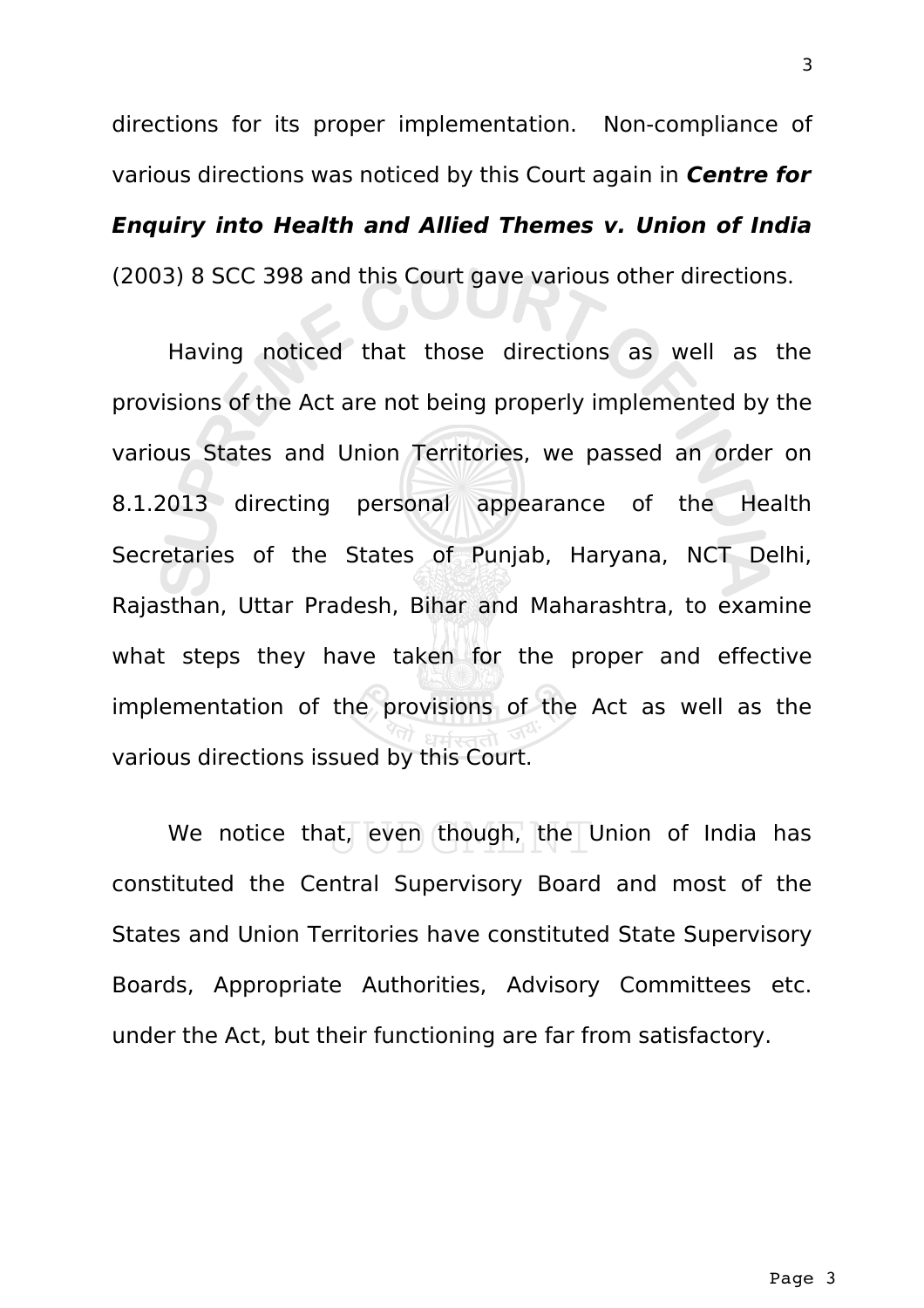2011 Census of India, published by the Office of the Registrar General and Census Commissioner of India, would show a decline in female child sex ratio in many States of India from 2001-2011. The Annual Report on Registration of Births and Deaths - 2009, published by the Chief Registrar of NCT of Delhi would also indicate a sharp decline in the female sex ratio in almost all the Districts. Above statistics is an indication that the provisions of the Act are not properly and effectively being implemented. There has been no effective supervision or follow up action so as to achieve the object and purpose of the Act. Mushrooming of various Sonography Centres, Genetic Clinics, Genetic Counselling Centres, Genetic Laboratories, Ultrasonic Clinics, Imaging Centres in almost all parts of the country calls for more vigil and attention by the authorities under the Act. But, unfortunately, their functioning is not being properly monitored or supervised by the authorities under the Act or to find out whether they are misusing the pre-natal diagnostic techniques for determination of sex of foetus leading to foeticide.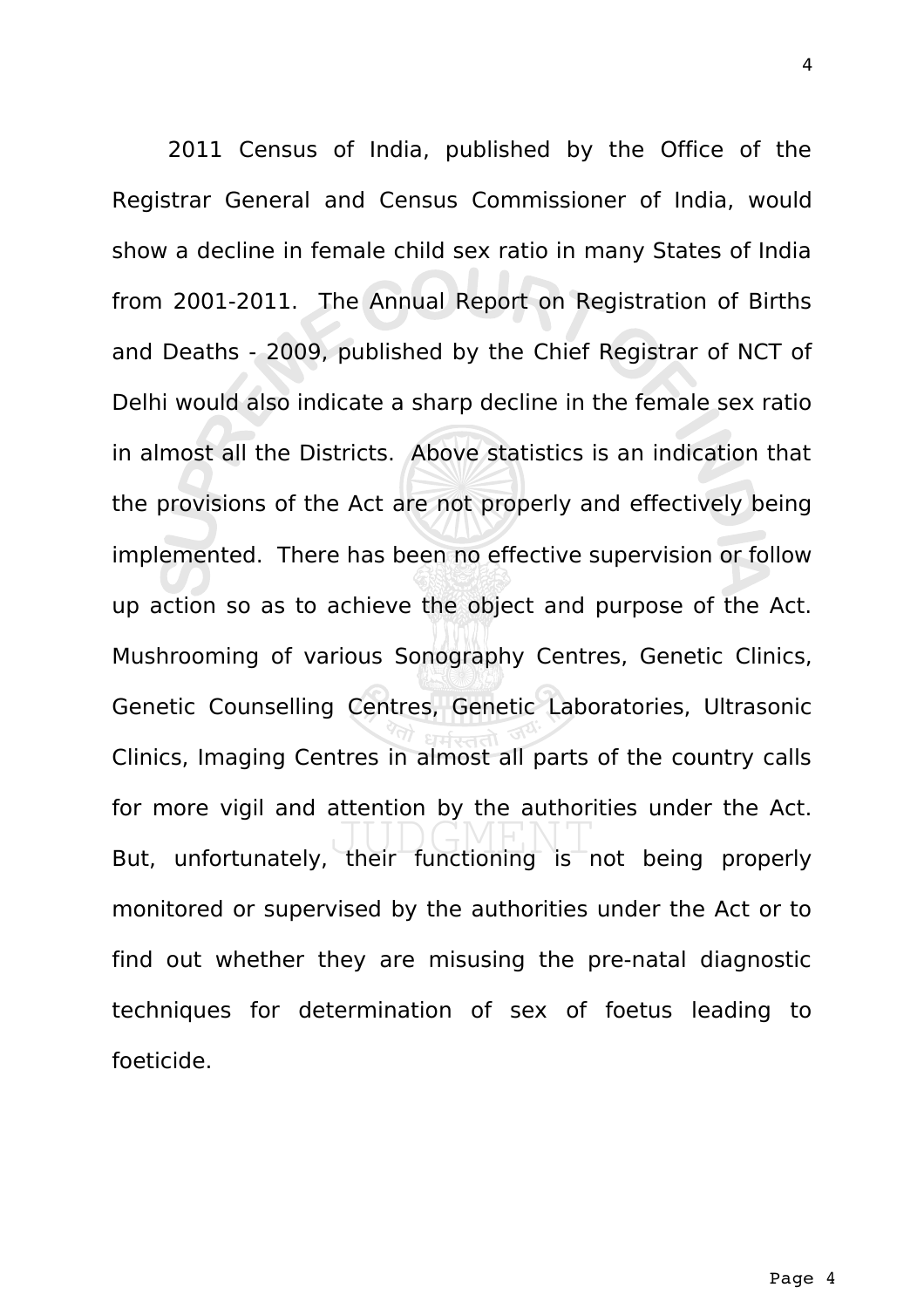The Union of India has filed an affidavit in September 2011 giving the details of the prosecutions launched under the Act and the Pre-Conception and Pre-Natal Diagnostic Techniques (Prohibition on Sex-Selection) Rules, 1996 (for short 'the Rules'), up to June 2011. We have gone through the chart as well as the data made available by various States, which depicts a sorry and an alarming state of affairs. Lack of proper supervision and effective implementation of the Act by various States, are clearly demonstrated by the details made available to this Court. However, State of Maharashtra has comparatively a better track record. Seldom, the ultrasound machines used for such sex determination in violation of the provisions of the Act are seized and, even if seized, they are being released to the violators of the law only to repeat the crime. Hardly few cases end in conviction. Cases booked under the Act are pending disposal for several years in many Courts in the country and nobody takes any interest in their disposal and hence, seldom, those cases end in conviction and sentences, a fact well known to the violators of law. Many of the ultra-sonography clinics

5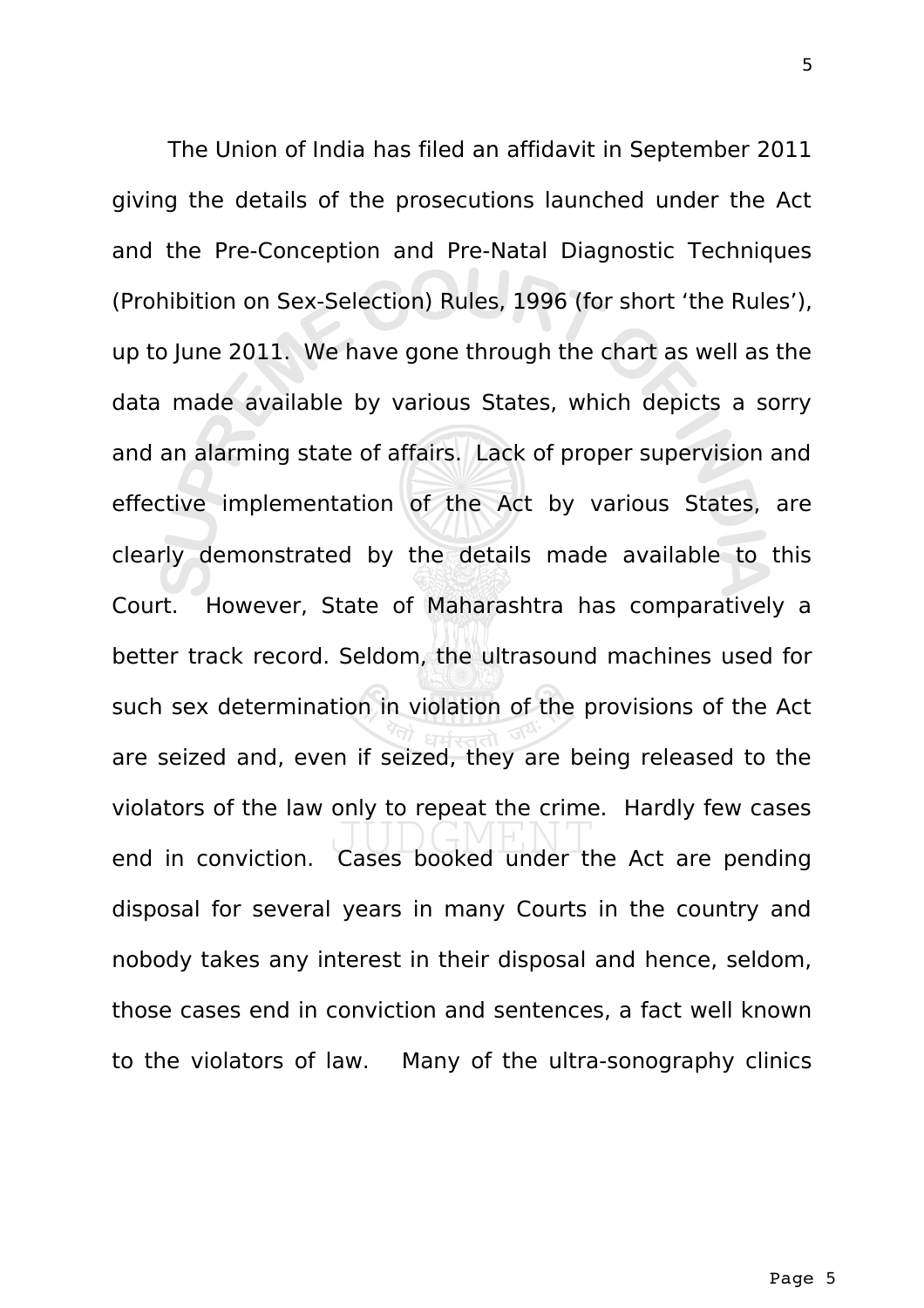seldom maintain any record as per rules and, in respect of the pregnant women, no records are kept for their treatment and the provisions of the Act and the Rules are being violated with impunity. 20UR7

The Central Government vide GSR 80(E) dated 7.2.2002 issued a notification amending the Act and regulating usage of mobile machines capable of detecting the sex of the foetus, including portable ultrasonic machines, except in cases to provide birth services to patients when used within its registered premises as part of the Mobile Medical Unit offering a bouquet or other medical and health services. The Central Government also vide GSR 418(E) dated 4.6.2012 has notified an amendment by inserting a new Rule 3.3(3) with an object to regulate illegal registrations of medical practitioners in genetic clinics, and also amended Rule  $5(1)^+$  by increasing the application fee for registration of every genetic clinic, genetic counselling centre, genetic laboratory, ultrasound clinic or imaging centre and amended Rule 13 by providing that an advance notice by any centre for intimation of every change in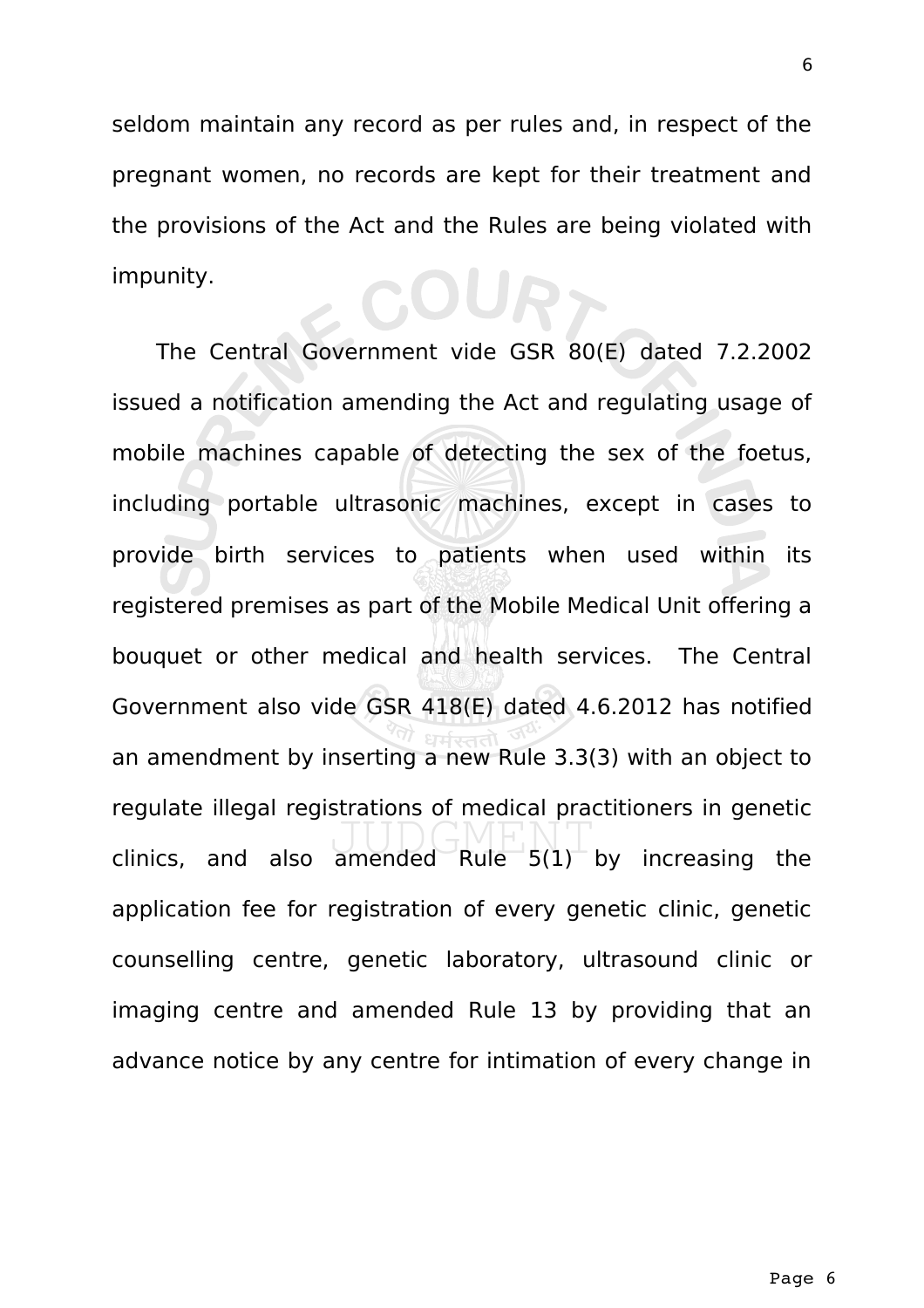place, intimation of employees and address. Many of the clinics are totally unaware of those amendments and are carrying on the same practises. In such circumstances, the following directions are given: OURT

- 1. The Central Supervisory Board and the State and Union Territories Supervisory Boards, constituted under Sections 7 and 16A of PN&PNDT Act, would meet at least once in six months, so as to supervise and oversee how effective is the implementation of the PN&PNDT Act.
- 2. The State Advisory Committees and District Advisory Committees should gather information relating to the breach of the provisions of the PN&PNDT Act and the Rules and take steps to seize records, seal machines and institute legal proceedings, if they notice violation of the provisions of the PN&PNDT Act.

3. The Committees mentioned above should report the details of the charges framed and the conviction of the persons who have committed the offence, to the State Medical Councils for proper action, including suspension of the registration of the unit and cancellation of licence to practice.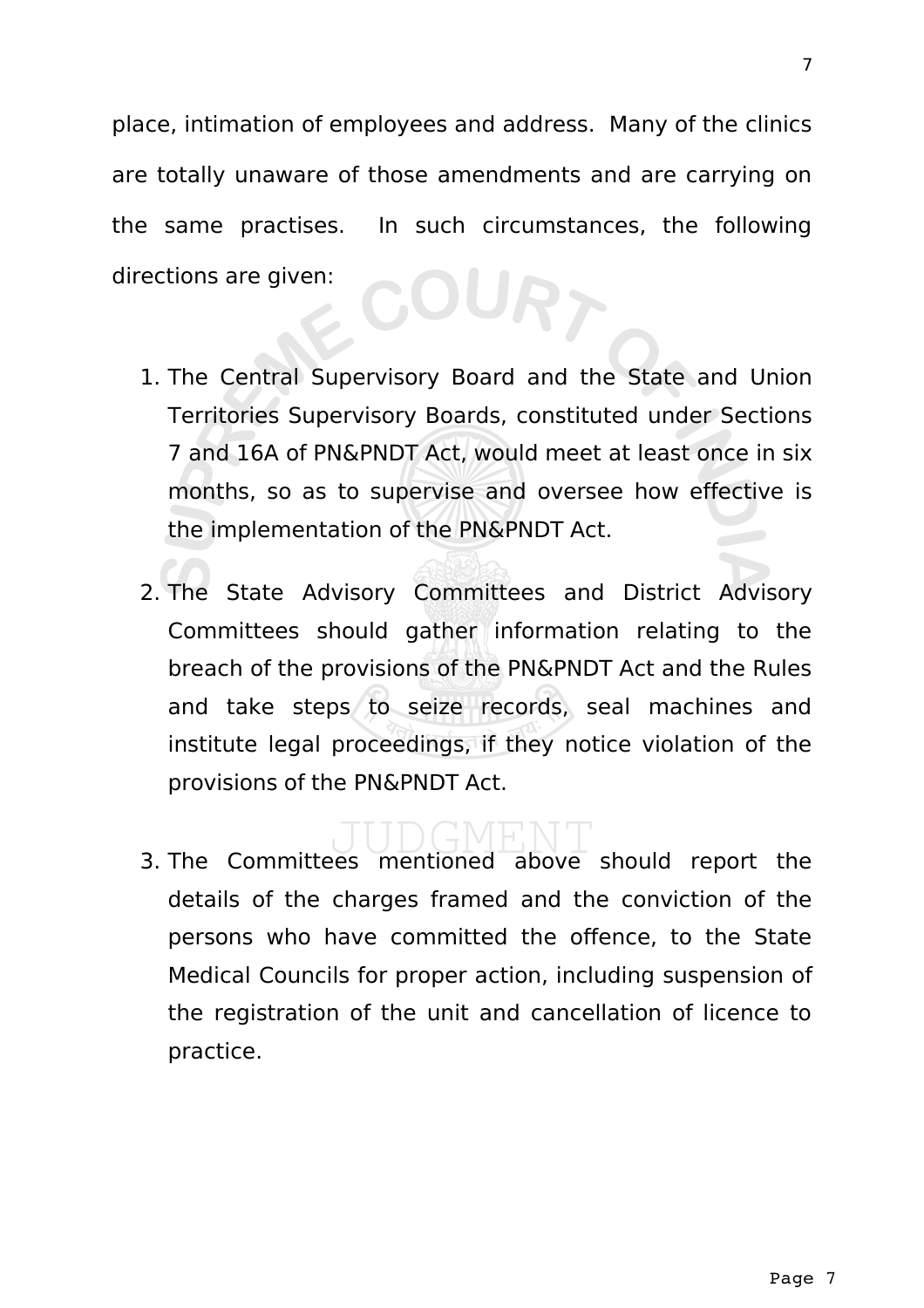- 4. The authorities should ensure also that all Genetic Counselling Centres, Genetic Laboratories and Genetic Clinics, Infertility Clinics, Scan Centres etc. using preconception and pre-natal diagnostic techniques and procedures should maintain all records and all forms, required to be maintained under the Act and the Rules and the duplicate copies of the same be sent to the concerned District Authorities, in accordance with Rule 9(8) of the Rules.
- 5. States and District Advisory Boards should ensure that all manufacturers and sellers of ultra-sonography machines do not sell any machine to any unregistered centre, as provided under Rule 3-A and disclose, on a quarterly basis, to the concerned State/Union Territory and Central Government, a list of persons to whom the machines have been sold, in accordance with Rule 3-A(2) of the Act.
- 6. There will be a direction to all Genetic Counselling Centres, Genetic Laboratories, Clinics etc. to maintain forms A, E, H and other Statutory forms provided under the Rules and if these forms are not properly maintained, appropriate action should be taken by the authorities concerned.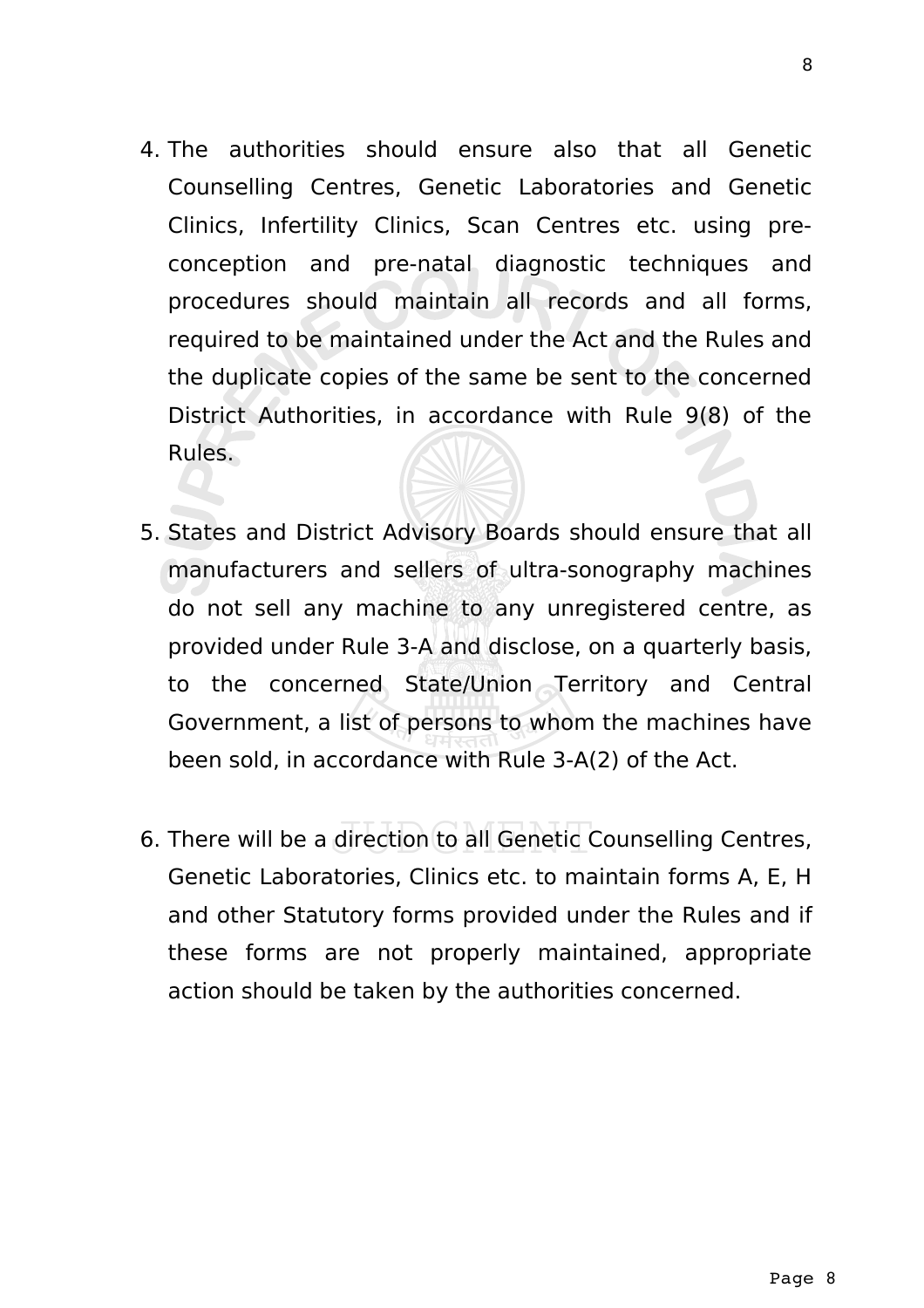- 7. Steps should also be taken by the State Government and the authorities under the Act for mapping of all registered and unregistered ultra-sonography clinics, in three months time.
- 8. Steps should be taken by the State Governments and the Union Territories to educate the people of the necessity of implementing the provisions of the Act by conducting workshops as well as awareness camps at the State and District levels.
- 9. Special Cell be constituted by the State Governments and the Union Territories to monitor the progress of various cases pending in the Courts under the Act and take steps for their early disposal.
- 10. The authorities concerned should take steps to seize the machines which have been used illegally and contrary to the provisions of the Act and the Rules thereunder and the seized machines can also be confiscated under the provisions of the Code of Criminal Procedure and be sold, in accordance with law.
- 11. The various Courts in this country should take steps to dispose of all pending cases under the Act, within a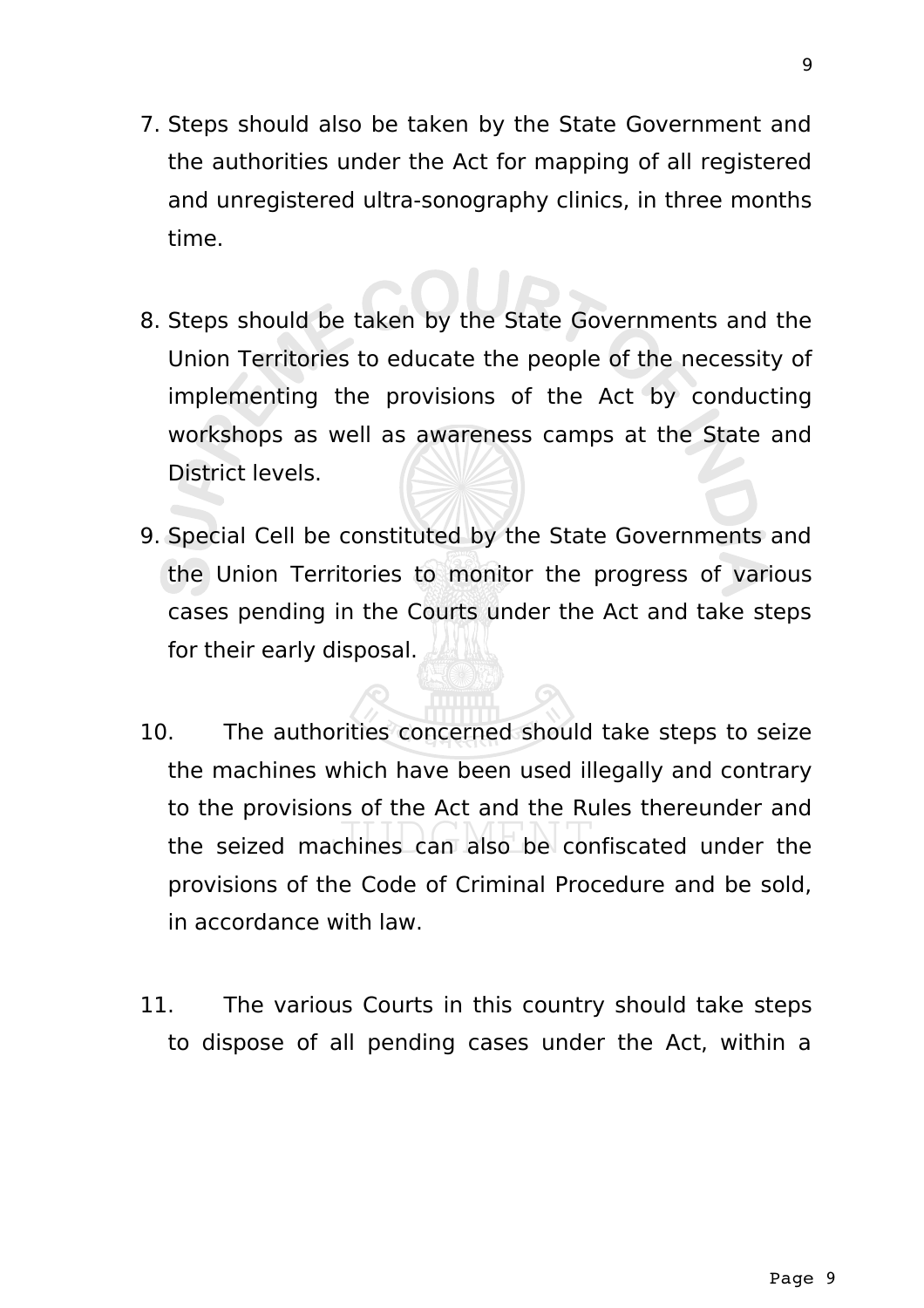period of six months. Communicate this order to the Registrars of various High Courts, who will take appropriate follow up action with due intimation to the concerned Courts.

All the State Governments are directed to file a status report within a period of three months from today.



UDGMENT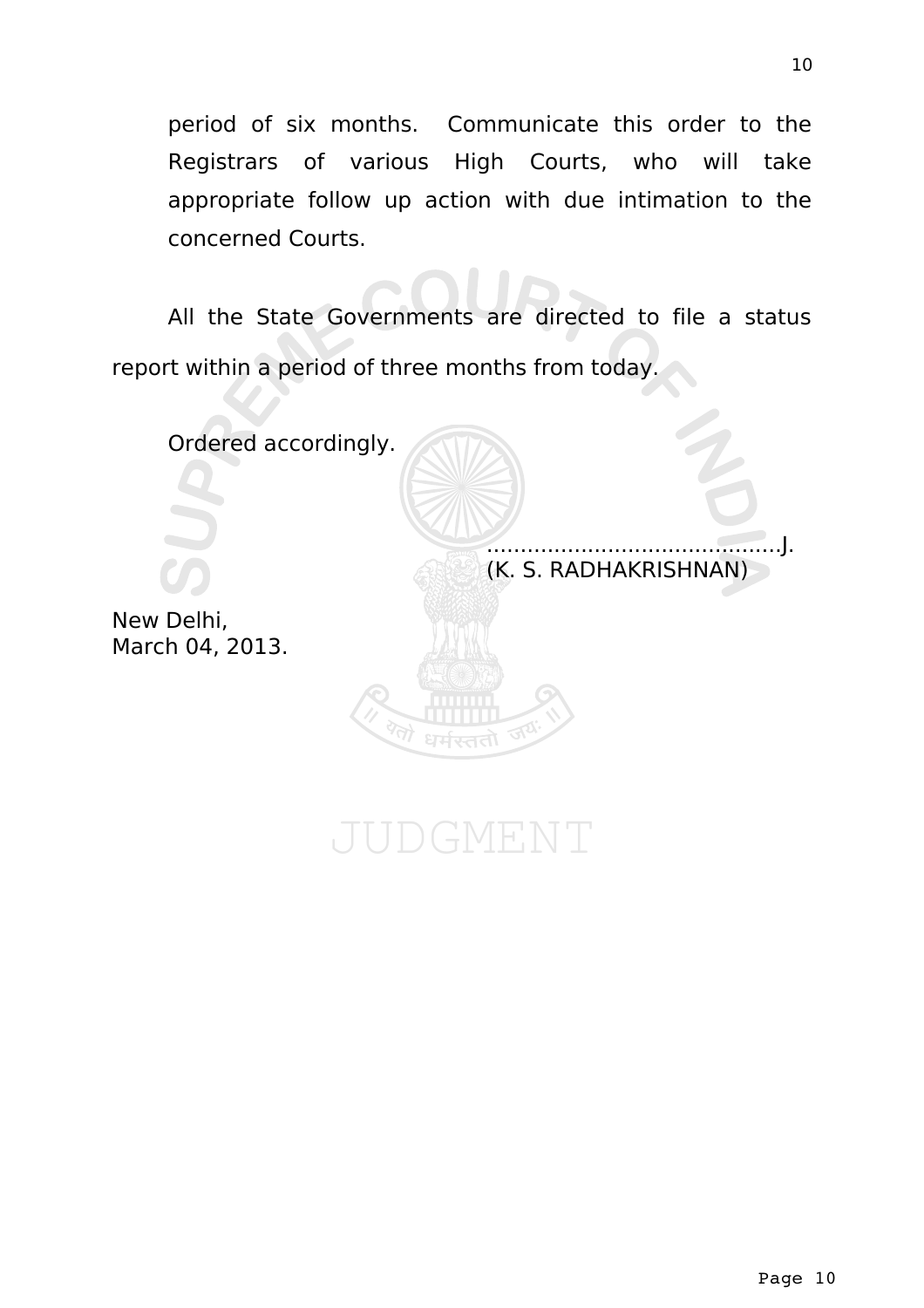#### IN THE SUPREME COURT OF INDIA

### EXTRAORDINARY CIVIL WRIT JURISDICTION

# **WRIT PETITION (CIVIL) NO. 349 OF 2006**

Voluntary Health Association of Punjab ... Petitioner

**Versus** 

Union of India and others **The Manual Strutter and Strutter** ... Respondents

**O R D E R**

# **Dipak Misra, J.**

I respectfully concur with the delineation and the directions enumerated in seriatim by my respected learned Brother. However, regard being had to the signification of the issue, the magnitude of the problem in praesenti, and the colossal cataclysm that can visit this country in future unless apposite awareness is spread, I intend to add something pertaining to the direction No. (8).

2. To have a comprehensive view I think it seemly to reproduce the said direction: -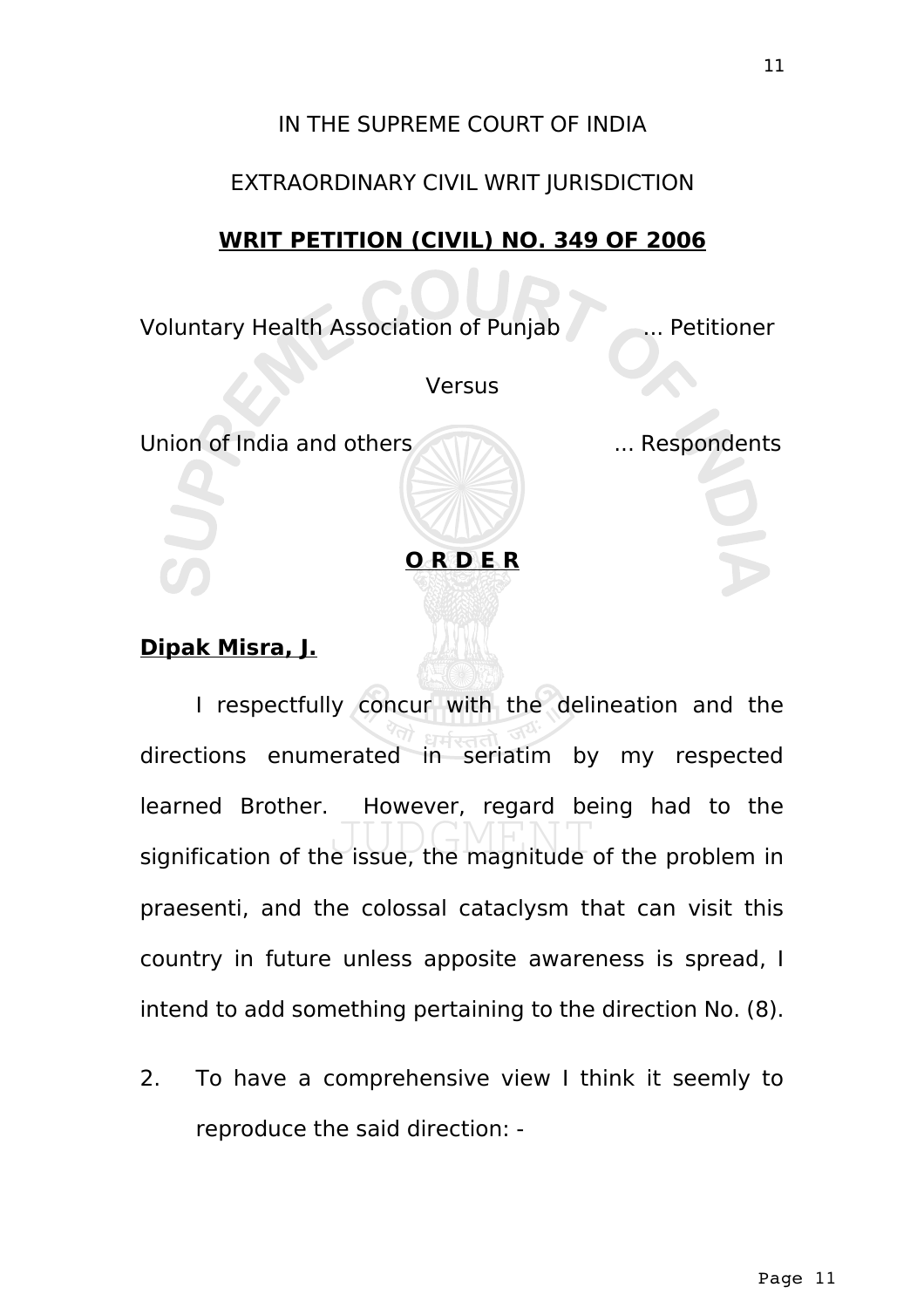"8. Steps should be taken by the State Governments and the Union Territories to educate the people of the necessity of implementing the provisions of the Act by conducting workshops as well as awareness camps at the State and District levels."

3. It is common knowledge that the State Governments and Union Territories some times hold workshops as well as awareness camps at the State and District levels which have the characteristic of a routine performance, sans sincerity, bereft of seriousness and shorn of meaning. It is embedded on dataorientation. It does not require Solomon's wisdom to realize that there has not yet been effective implementation of the provisions of the Act, for there has not only been total lethargy and laxity but also failure on the part of the authorities to give accent on social, cultural, psychological and legal awareness that a female foetus is not to be destroyed for many a reason apart from command of the law. Needless to emphasise, there has to be awareness of the legal provisions and the consequences that have been provided for violation of the Pre-Conception and Pre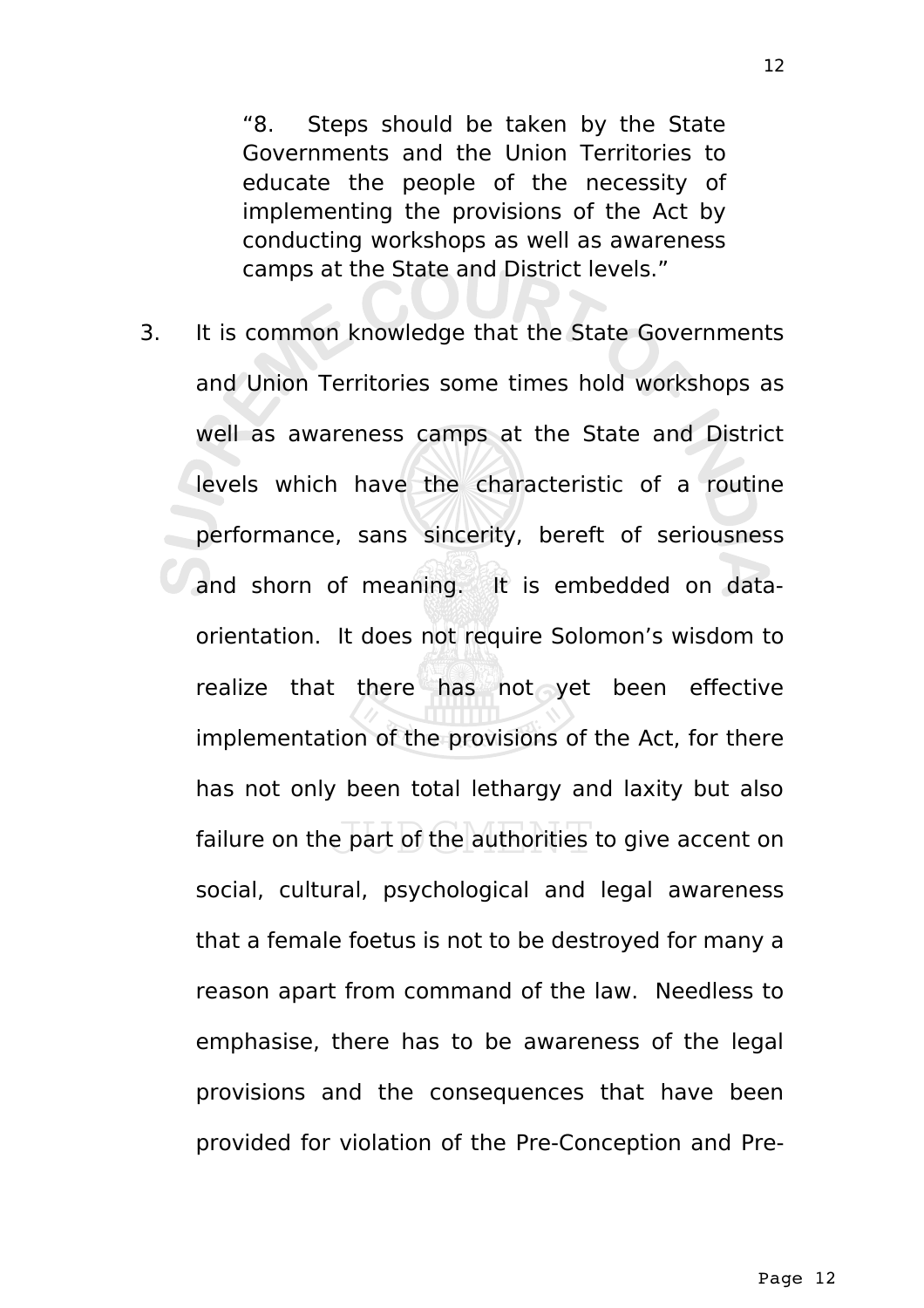Natal Diagnostic Techniques (Prohibition on Sex-Selection) Act, 1994 (for brevity "the Act") but, a significant one, the awareness in other spheres are absolutely necessitous for concretizing the purposes

of the Act.

4. Be it noted, this is not for the first time that this Court is showing its concern. It has also been done before. In **Centre for Enquiry into Health and Allied Themes (CEHAT) and others v. Union of India and others[1](#page-12-0)** , the two-Judge Bench commenced the judgment stating that the practice of female infanticide still prevails despite the fact that the gentle touch of a daughter and her voice has a soothing effect on the parents. The Court also commented on the immoral and unethical part of it as well as on the involvement of the qualified and unqualified doctors or compounders to abort the foetus of a girl child. It is apposite to state here that certain directions were given in the said decision.

<span id="page-12-0"></span><sup>1 (2001) 5</sup> SCC 577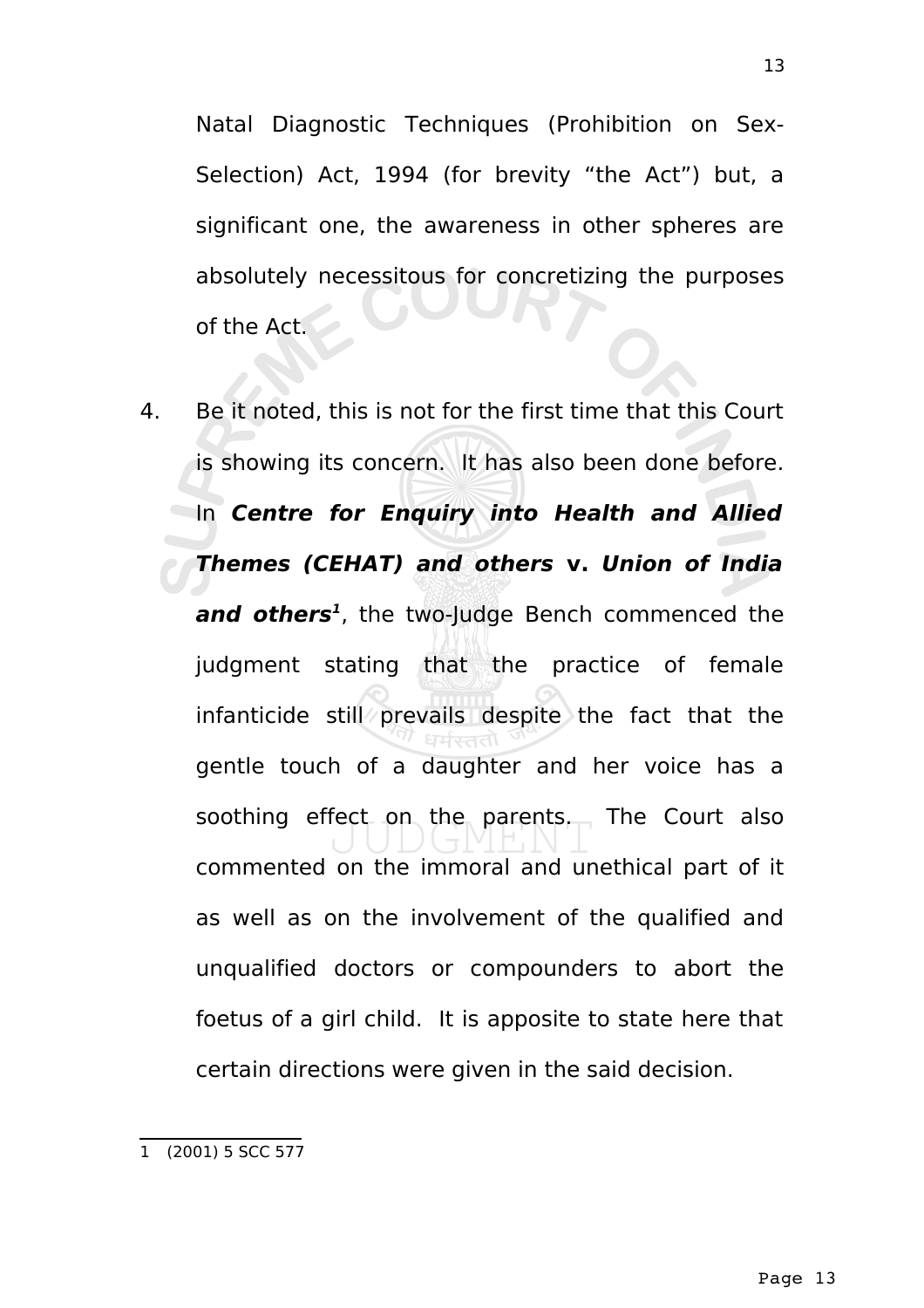- 5. Female foeticide has its roots in the social thinking which is fundamentally based on certain erroneous notions, ego-centric traditions, pervert perception of societal norms, and obsession with ideas which are totally individualistic sans the collective good. All involved in female foeticide deliberately forget to realize that when the foetus of a girl child is destroyed, a woman of future is crucified. To put it differently, the present generation invites the sufferings on its own and also sows the seeds of suffering for the future generation, as in the ultimate eventuate, the sex ratio gets affected and leads to manifold social problems. I may hasten to add that no awareness campaign can ever be complete unless there is real focus on the prowess of women and the need for women empowerment.
- 6. On many an occasion this Court has expressed its anguish over this problem in many a realm. Dealing with the unfortunate tradition of demand of dowry from the girl's parents at the time of marriage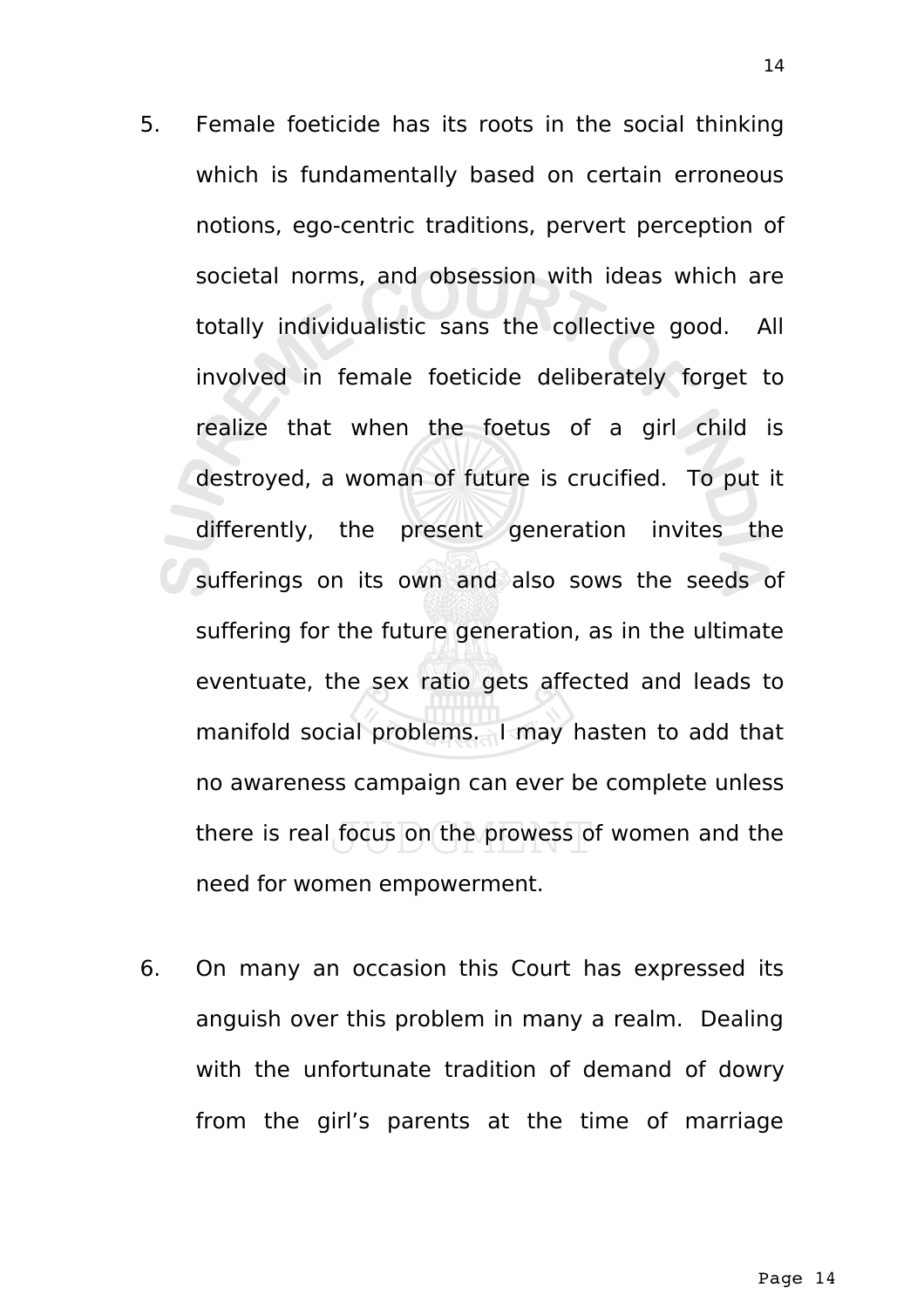despite the same being a criminal offence, a two-Judge Bench in **State of H.P. v. Nikku Ram and others[2](#page-14-0)** has expressed its agony thus: -

"Dowry, dowry and dowry. This is the painful repetition which confronts, and at times haunts, many parents of a girl child in this holy land of ours where, in good old  $\frac{1}{2}$  days the belief was : "यत्र नायसतु पूजयनत्रे रमनत्र तत्र देवता:" ["Yatra naryastu pujyante ramante tatra dewatah"] (where woman is worshipped, there is abode of God). We have mentioned about dowry thrice, because this demand is made on three occasions: (i) before marriage; (ii) at the time of marriage; and (iii) after the marriage. Greed being limitless, the demands become insatiable in many cases, followed by torture on the girl, leading to either suicide in some cases or murder in some."

The aforesaid passage clearly reflects the degree of anguish of this Court in regard to the treatment meted out to the women in this country.

7. It is not out of place to state here that the restricted and constricted thinking with regard to a girl child

<span id="page-14-0"></span><sup>2 (1995) 6</sup> SCC 219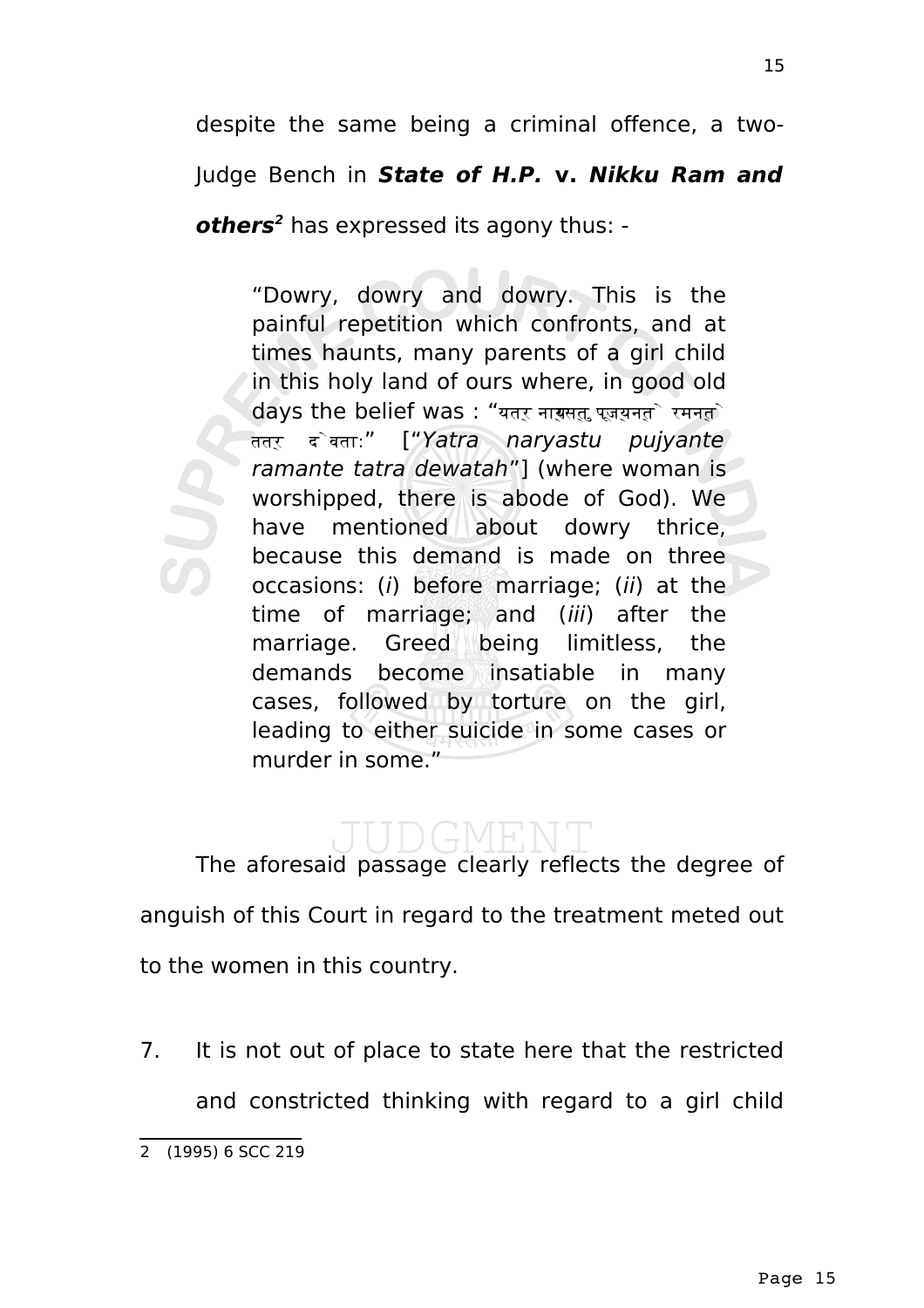eventually leads to female foeticide. A foetus in the womb, because she is likely to be born as a girl child, is not allowed to see the mother earth. In **M.C. Mehta v. State of Tamil Nadu and others[3](#page-15-0)** , a three-Judge Bench, while dealing with the magnitude of the problem in engagement of the child labour in various hazardous factories or mines, etc., speaking through Hansaria, J., commenced the judgment thus:

"I am the child.

All the word waits for my coming.

All the earth watches with interest to see what I shall become.

Civilization hangs in the balance.

For what  $I_1$  am, the world of tomorrow will be.

I am the child.

You hold in your hand my destiny.

You determine, largely, whether I shall succeed or fail,

Give me, I pray you, these things that make for happiness.

-

<span id="page-15-0"></span><sup>3</sup> AIR 1997 SC 699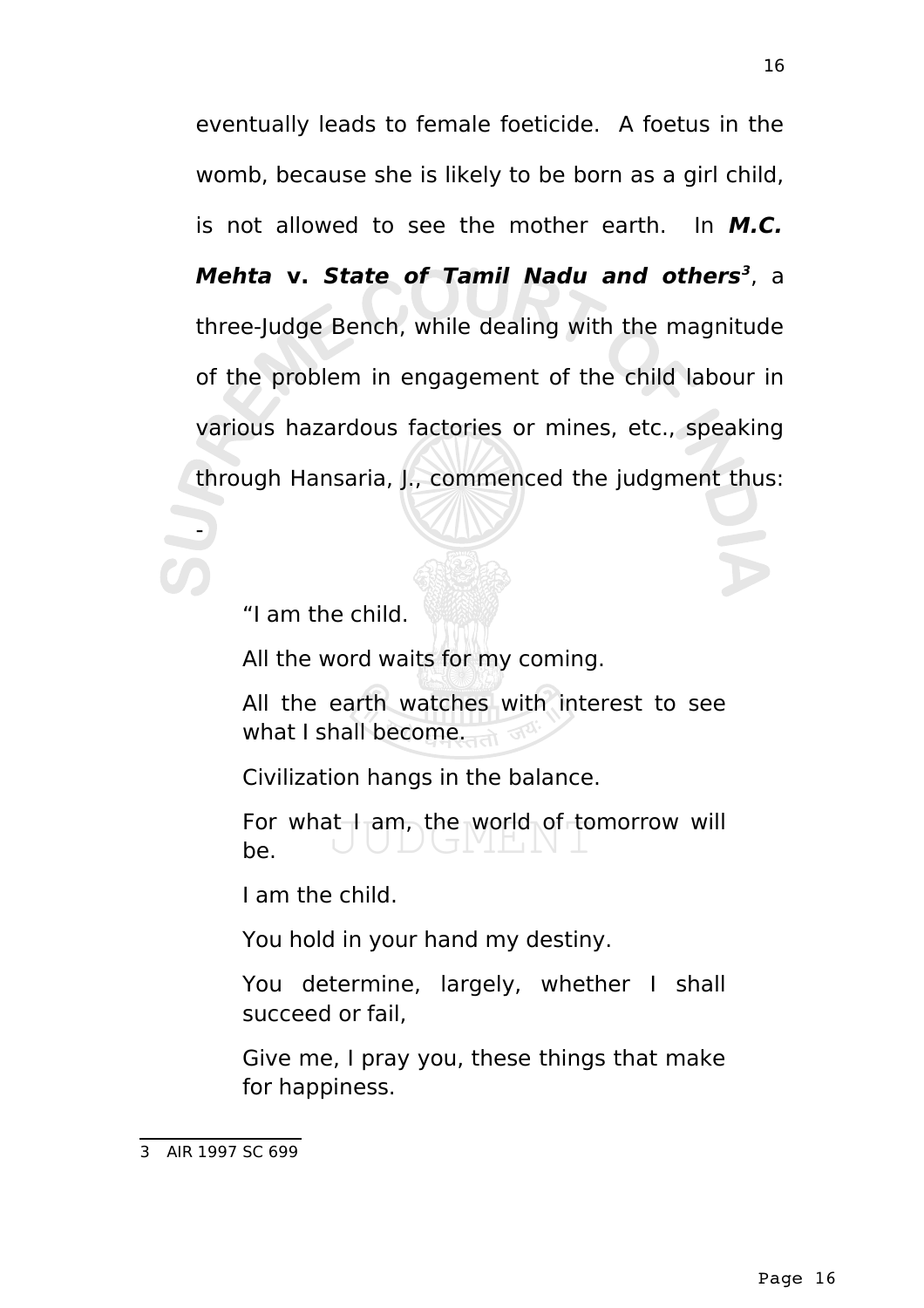Train me, I beg you, that I may be a blessing to the world."

- 8. The aforesaid lines from Mamie Gene Cole were treated as an appeal by this Court and the Bench reproduced the famous line from William Wordsworth "child is the father of the man". I have reproduced the same to highlight that this Court has laid special emphasis on the term "child" as a child feels that the entire world waits for his/her coming. A female child, as stated earlier, becomes a woman. Its life-spark cannot be extinguished in the womb, for such an act would certainly bring disaster to the society. On such an act the collective can neither laugh today nor tomorrow. There shall be tears and tears all the way because eventually the spirit of humanity is comatosed.
- 9. Vishwakavi Rabindranath Tagore, while speaking about a child, had said thus: -

"Every child comes with the message that God is not yet discouraged of man."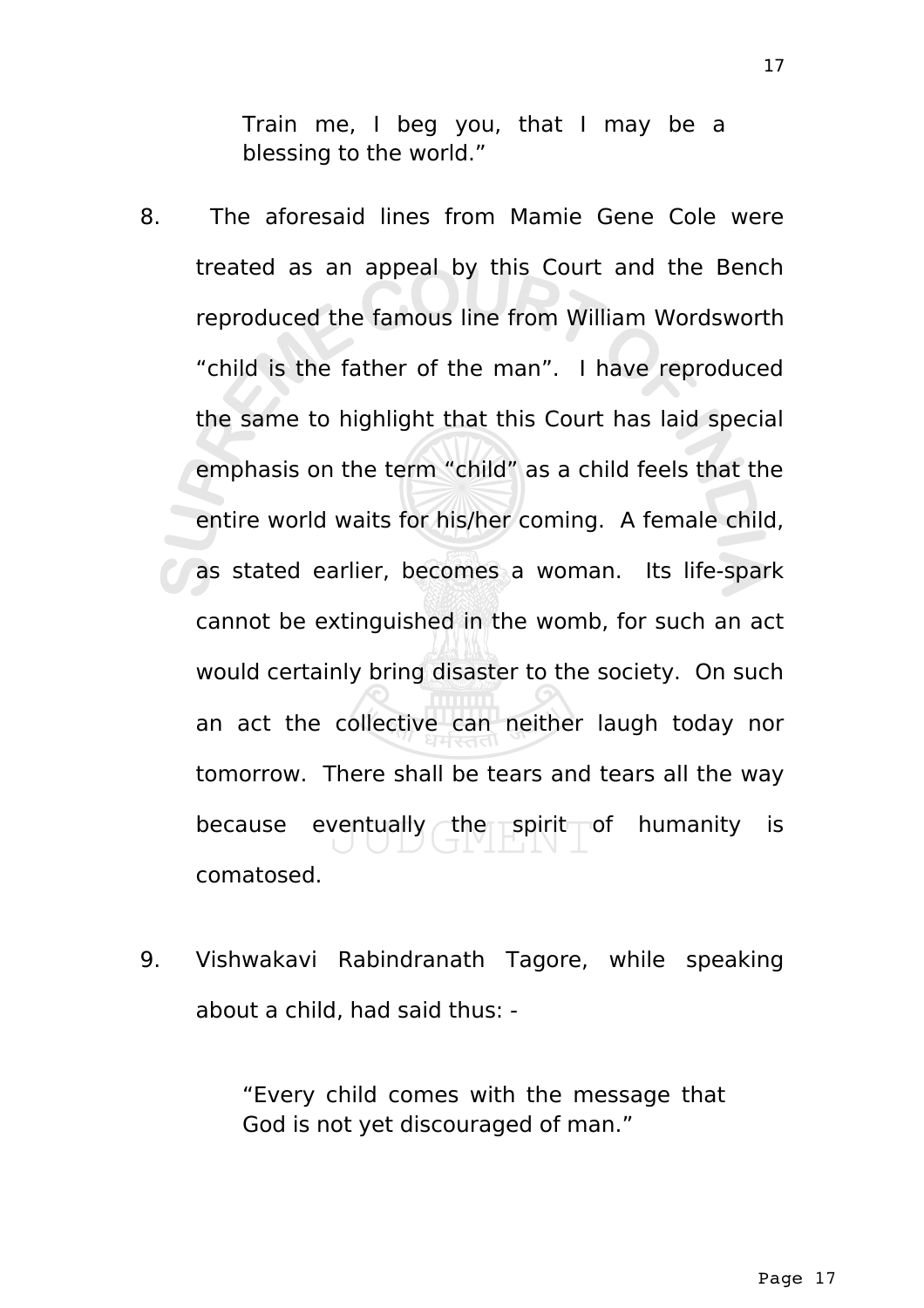10. Long back, speaking about human baby, Charles Dickens had said thus : -

> "Every baby born into the world is a finer one than the last."

11. A woman has to be regarded as an equal partner in the life of a man. It has to be borne in mind that she has also the equal role in the society, i.e., thinking, participating and leadership. The legislature has brought the present piece of legislation with an intention to provide for prohibition of sex selection before or after conception and for regulation of prenatal diagnostic techniques for the purposes of detecting genetic abnormalities or metabolic disorders or chromosomal abnormalities or certain congenital malformations or sex-linked disorders and for the prevention of their misuse for sex determination leading to female foeticide. The purpose of the enactment can only be actualised and its object fruitfully realized when the authorities under the Act carry out their functions with devotion,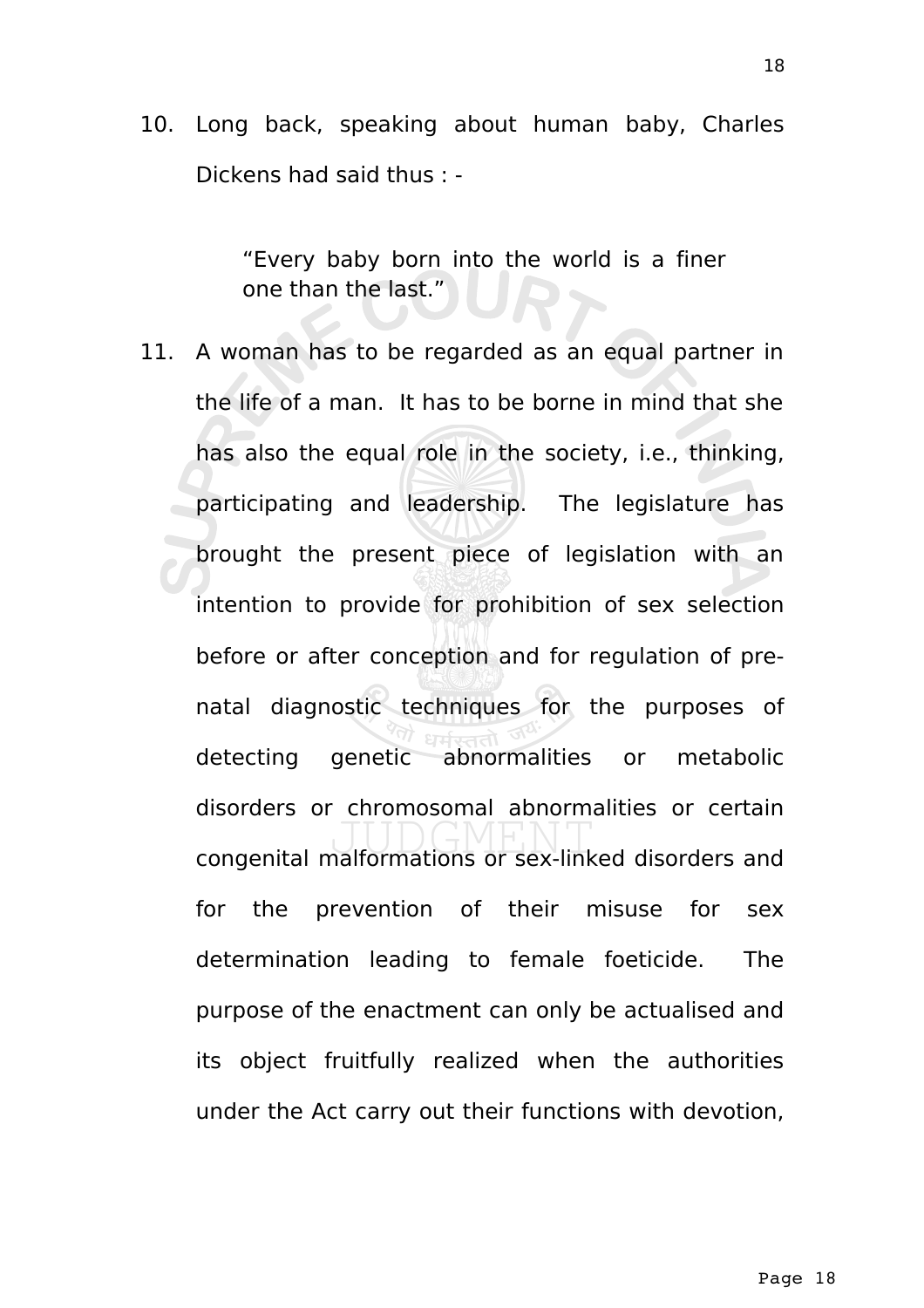dedication and commitment and further there is awakened awareness with regard to the role of women in a society.

12. It would not be an exaggeration to say that a society that does not respect its women cannot be treated to be civilized. In the first part of the last century Swami Vivekanand had said: -

> "Just as a bird could not fly with one wing only, a nation would not march forward if the women are left behind."

13. When a female foeticide takes place, every woman who mothers the child must remember that she is killing her own child despite being a mother. That is what abortion would mean in social terms. Abortion of a female child in its conceptual eventuality leads to killing of a woman. Law prohibits it; scriptures forbid it; philosophy condemns it; ethics deprecate it, morality decries it and social science abhors it. Henrik Ibsen emphasized on the individualism of woman. John Milton treated her to be the best of all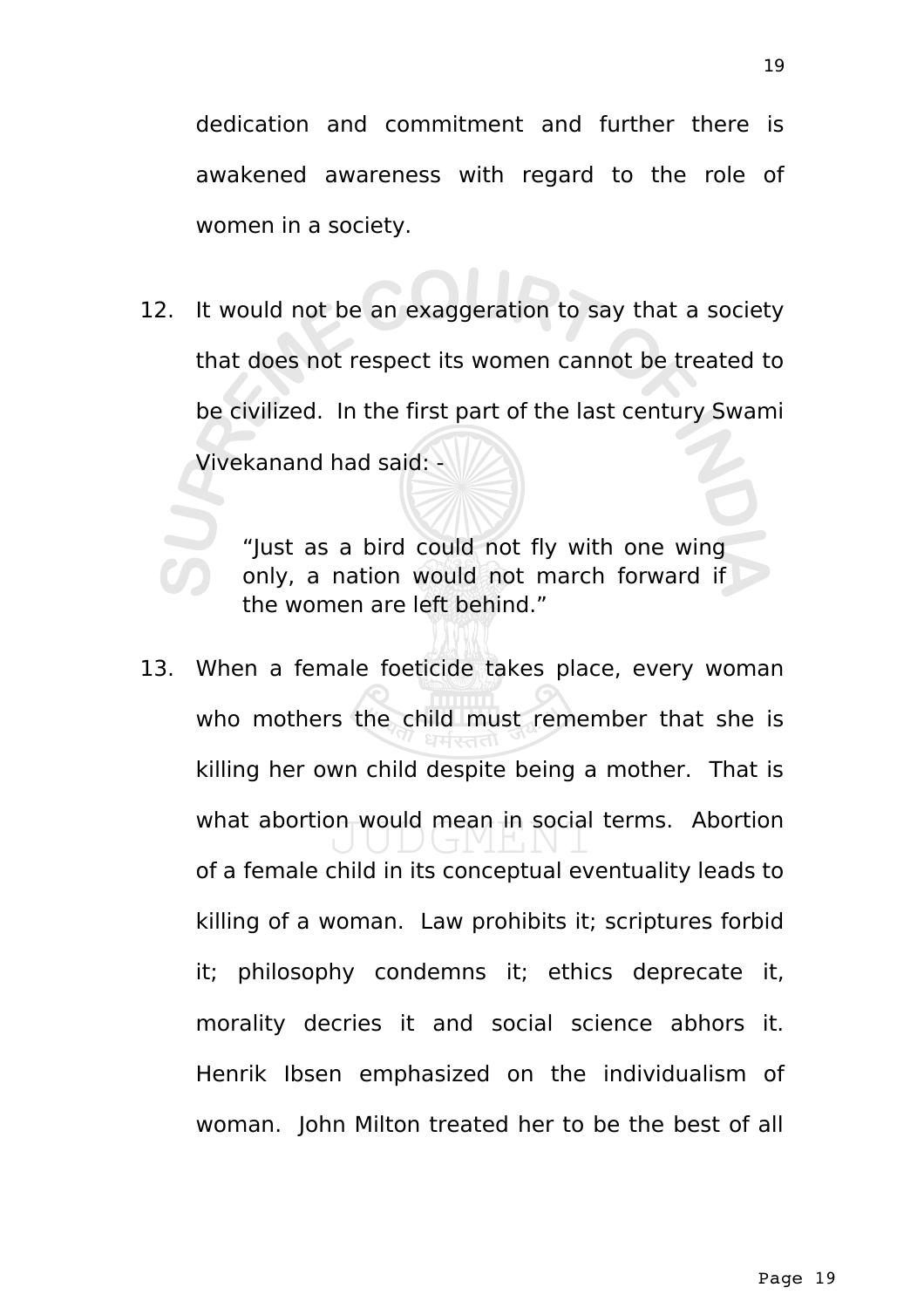God's work. In this context, it will be appropriate to quote a few lines from Democracy in America by Alexis De Tocqueville: -

"If I were asked ... to what the singular prosperity and growing strength of that people [Americans] ought mainly to be attributed, I should reply: to the superiority of their women."

14. At this stage, I may with profit reproduce two paragraphs from **Ajit Savant Majagvai v. State of Karnataka[4](#page-19-0)** : -

> "**3.** Social<sup>7</sup> athinkers, philosophers, dramatists, poets and writers have eulogised the female species of the human race and  $\uparrow$  have always used beautiful epithets to describe her temperament and personality and have not deviated from that path even while speaking of her odd behaviour, at times. Even in sarcasm, they have not crossed the literary limit and have adhered to a particular standard of nobility of language. Even when a member of her own species, Madame De Stael, remarked "I am glad that I am not a man; for then I should have to marry a woman", there was

<span id="page-19-0"></span><sup>4 (1997) 7</sup> SCC 110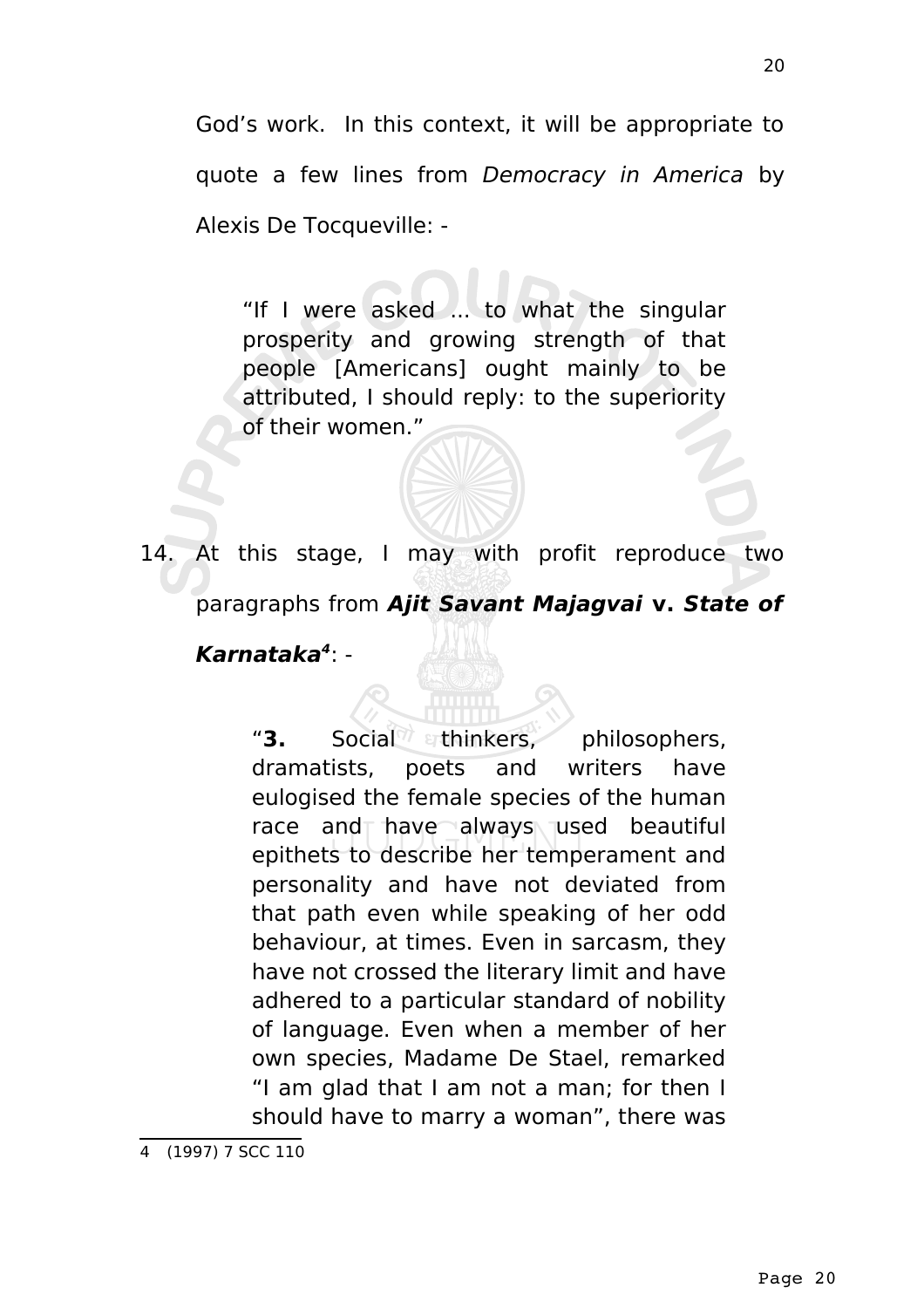wit in it. When Shakespeare wrote, "Age cannot wither her; nor custom stale, her infinite variety", there again was wit. Notwithstanding that these writers have cried hoarse for respect for "woman", notwithstanding that Schiller said "Honour women! They entwine and weave heavenly roses in our earthly life" and notwithstanding that the Mahabharata mentioned her as the source of salvation, crime against "woman" continues to rise and has, today undoubtedly, risen to alarming proportions.

**4.** It is unfortunate that in an age where people are described as civilised, crime against "female" is committed even when the child is in the womb as the "female" foetus is often destroyed to prevent the birth of a female child. If that child comes into existence, she starts her life as a daughter, then becomes a wife and in due course, a mother. She rocks the cradle to rear up her infant, bestows all her love on the child and as the child grows in age, she gives to the child all that she has in her own personality. She shapes the destiny and character of the child. To be cruel to such a creature is unthinkable. To torment a wife can only be described as the most hated and derisive act of a human being."

[Emphasis supplied]

21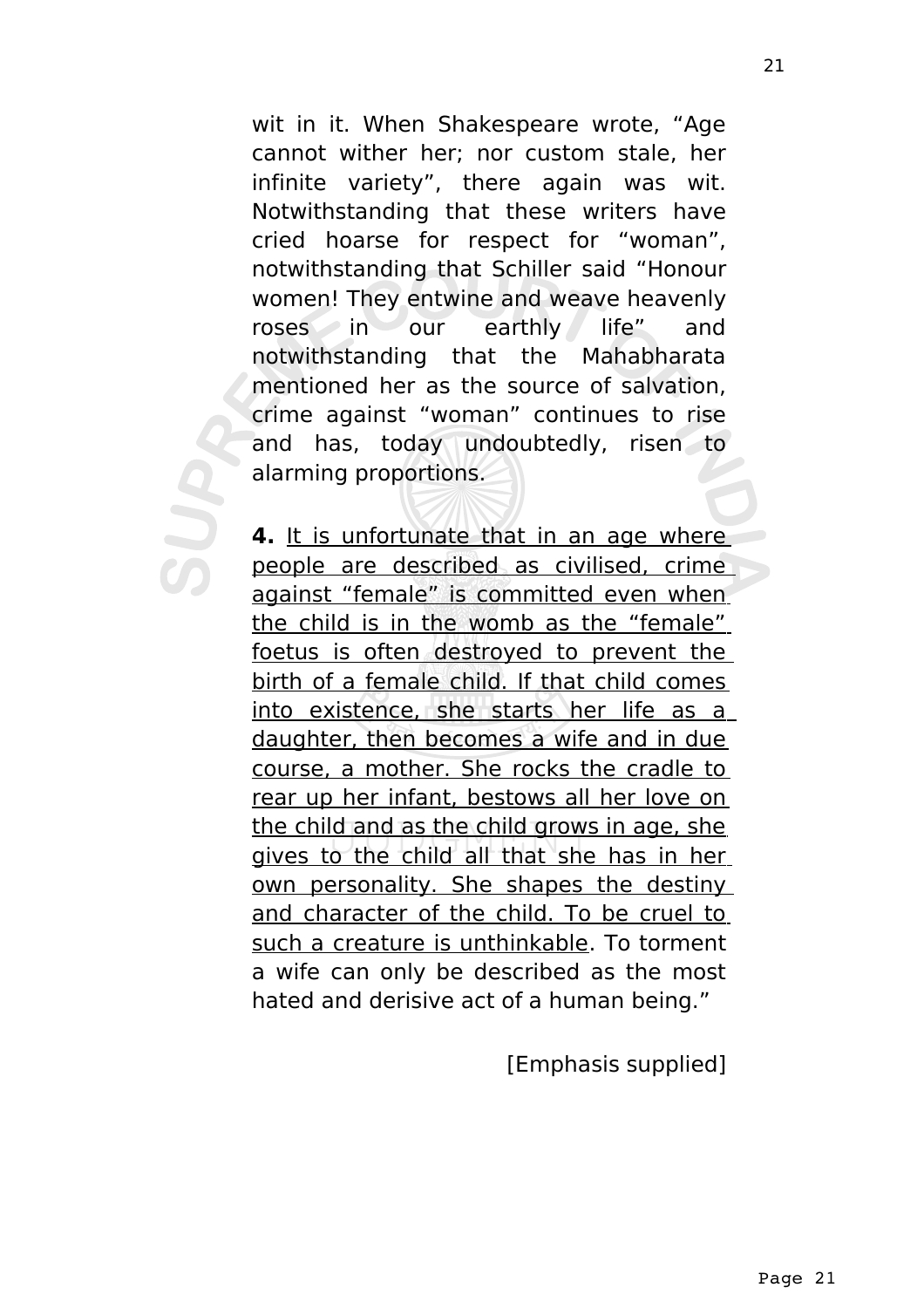- 1[5](#page-21-0). In Madhu Kishwar v. State of Bihar<sup>5</sup> this Court had stated that Indian women have suffered and are suffering discrimination in silence. Self-sacrifice and self-denial are their nobility and fortitude and yet they have been subjected to all inequities, indignities, inequality and discrimination.
- 16. The way women had suffered has been aptly reflected by an author who has spoken with quite a speck of sensibility: -

"Dowry is an intractable disease for women, a bed of arrows for annihilating self-respect, but without the boon of wishful death."

17. Long back, Charles Fourier had stated "The extension of women's rights is the basic principle of all social progress".

<sup>लि</sup> धर्मस्ततो <sup>उ</sup>

18. Recapitulating from the past, I may refer to certain sayings in the Smritis which put women in an elevated position. This Court in **Nikku Ram's case** (supra) had already reproduced the first line of the

<span id="page-21-0"></span><sup>5</sup> AIR 1996 SC 1864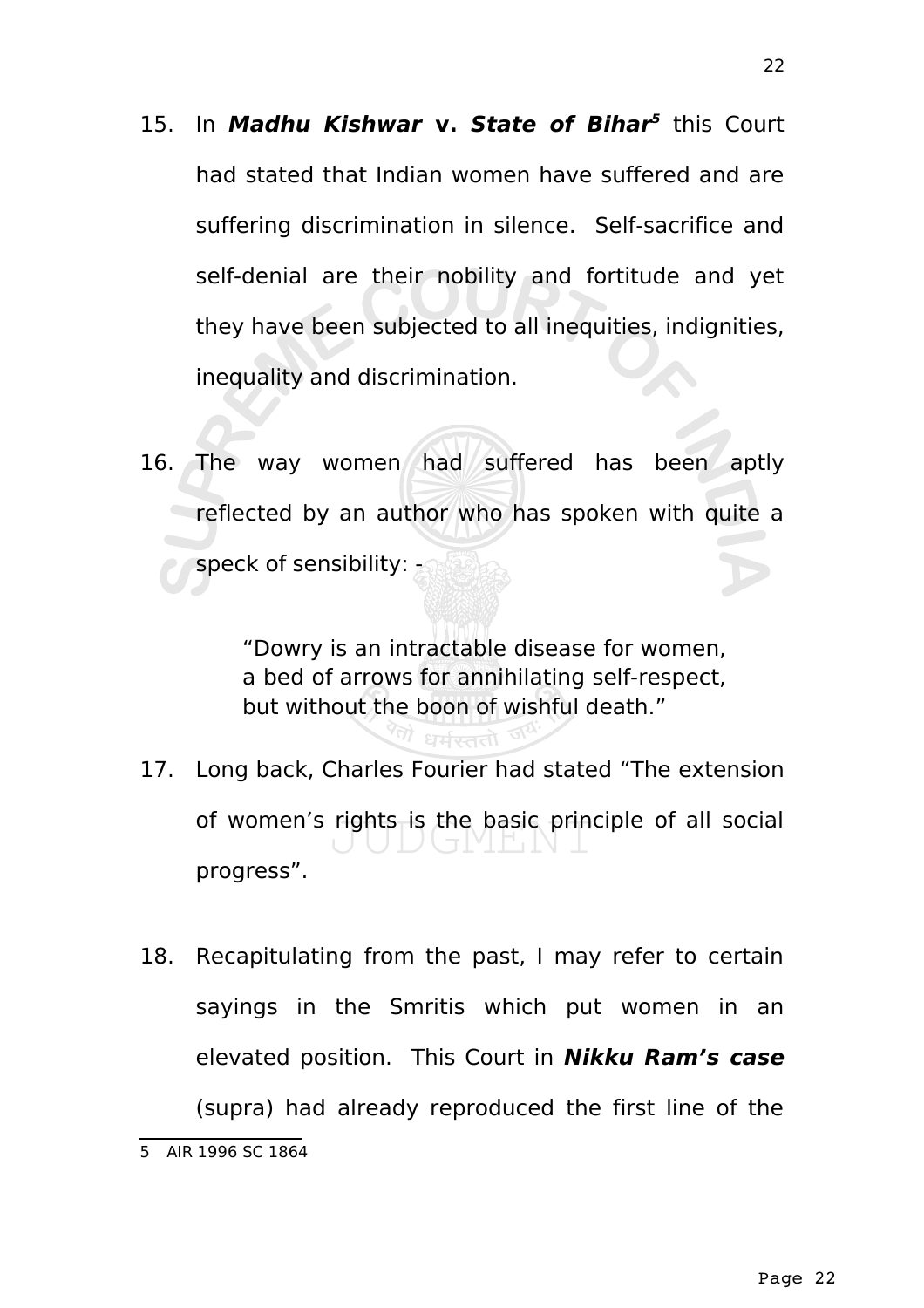"Shloka". The second line of the same which is also significant is as follows: -

 $"$ यत् $\tau$  तासत्, न पूजयनत $`$  सक्नरसतत्राफला: क्रिया: $"$ 

[Yatra tāstu na pūjyante sarvāstatraphalāh kriyāh]

A free translation of the aforesaid is reproduced below:-

> "All the actions become unproductive in a place, where they are not treated with proper respect and dignity."

19 Another wise man of the past had his own way of putting it:

 $"$ भतृभातृपितृज्ञ ।तिश्वश्रू श्चशु रदे वरै : | $\qquad \qquad : \; \mid$ 

बन्धुबिश्च **ह्सिय:** पूजया: भूषणाच्छादनाशनै: ||″

[Bhārtr bhratr pitrijnāti śwaśrūswaśuradevaraih| Bandhubhiśca striyah pūjyāh bhusnachhādanāśnaih||].

A free translation of the aforesaid is as follows:-

"The women are to be respected equally on par with husbands, brothers, fathers, relatives, in-laws and other kith and kin and while respecting, the women gifts like ornaments, garments, etc. should be given as token of honour."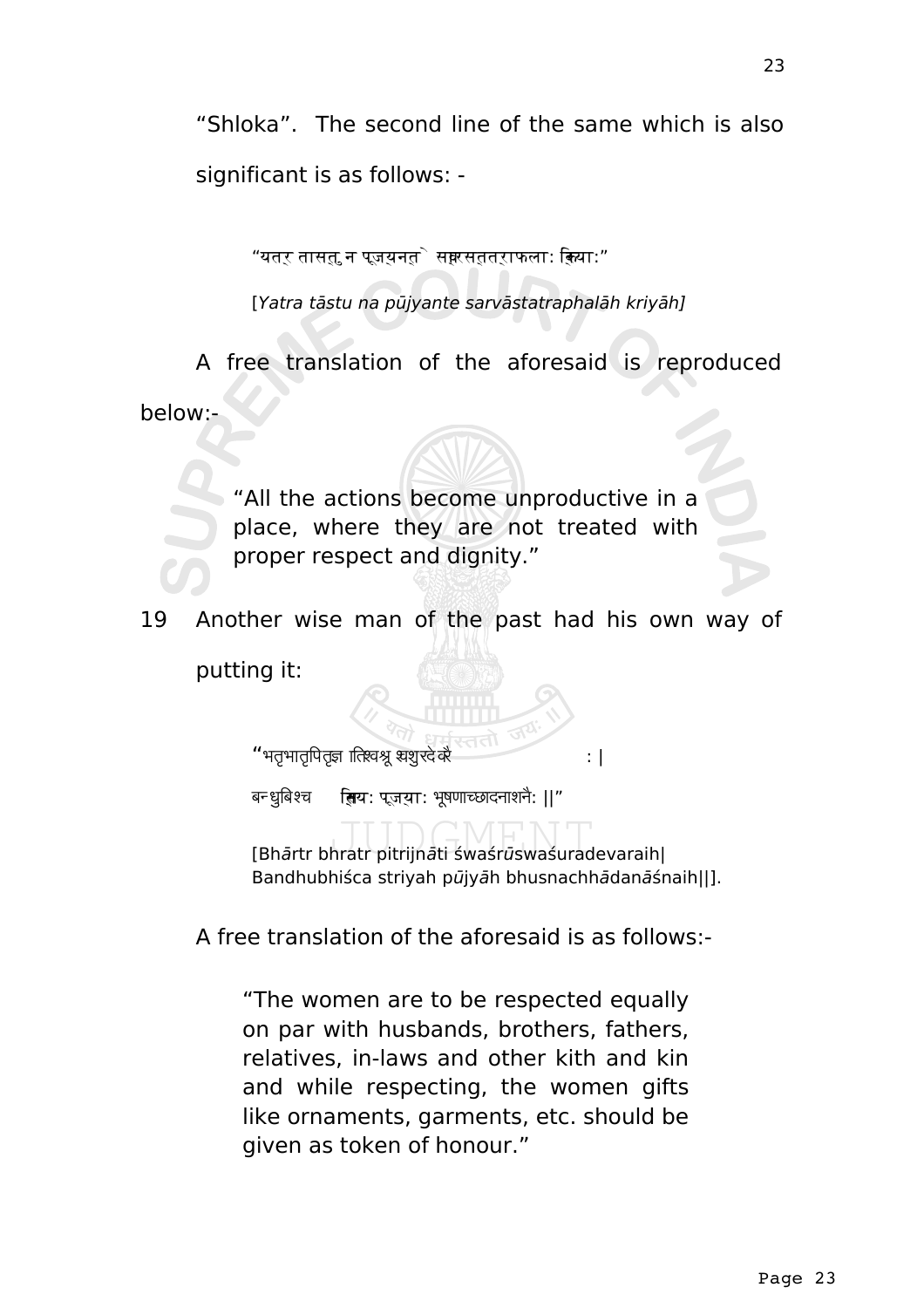# 20. Yet again, the sagacity got reflected in following

lines: -

"अतुलं यत्र तत्तेज: स्वरदेव रीरजम शशशशश श |

एकस्थं तदभून्नारी व्याप्तलोकत्रयं ित्वषा ||"

[Atulam yatra tattejah śarvadevasarirajam| Ekastham tadabhūnnāri vyāptalokatrayam tvisā||]

A free translation of the aforesaid is reproduced

below:-

"The incomparable valour (effulgence) born from the physical frames of all the gods, spreading the three worlds by its radiance and combining together took the form of a woman."

21. From the past, I travel to the present and

respectfully notice what Lord Denning had to say about

the equality of women and their role in the society: -

"A woman feels as keenly, thinks as clearly, as a man. She in her sphere does work as useful as man does in his. She has as much right to her freedom – to develop her personality to the full as a man. When she marries, she does not become the husband's servant but his equal partner. If his work is more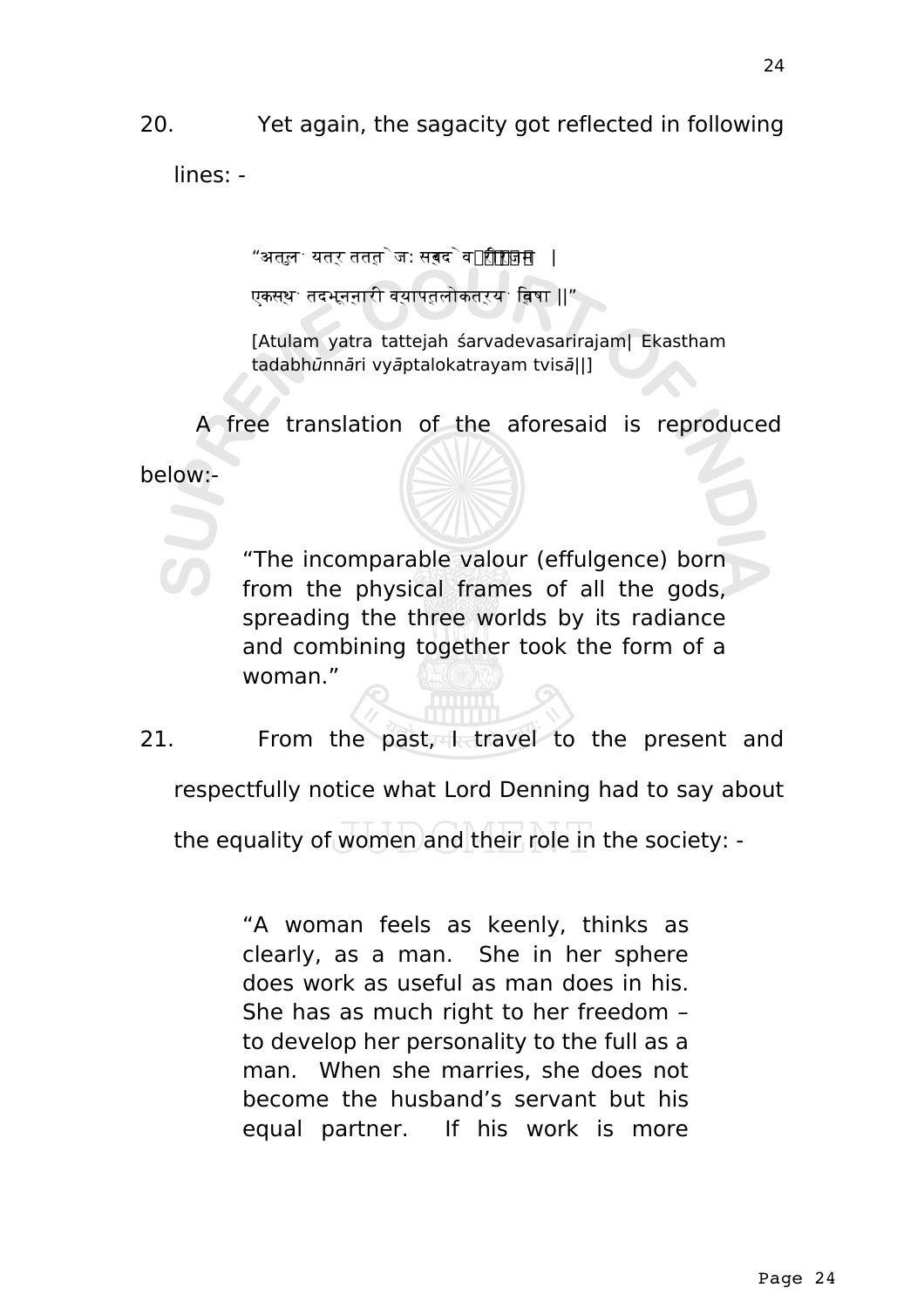important in life of the community, her's is more important of the family. Neither can do without the other. Neither is above the other or under the other. They are equals."

22. I have referred to certain pronouncements of this Court, the sayings of the sagacious ones, thinkers, poets, philosophers and jurists about the child and women only to emphasise that they play a seminal role in the society. The innocence of a child and the creative intelligence of a woman can never ever be brushed aside or marginalized. Civilization of a country is known how it respects its women. It is the requisite of the present day that people are made aware that it is obligatory to treat the women with respect and dignity so that humanism in its conceptual essentiality remains alive. Each member of the society is required to develop a scientific temper in the modern context because that is the social need of the present. A cosmetic awareness campaign would never subserve the purpose. The authorities of the Government, the Non-Governmental Organisations and other volunteers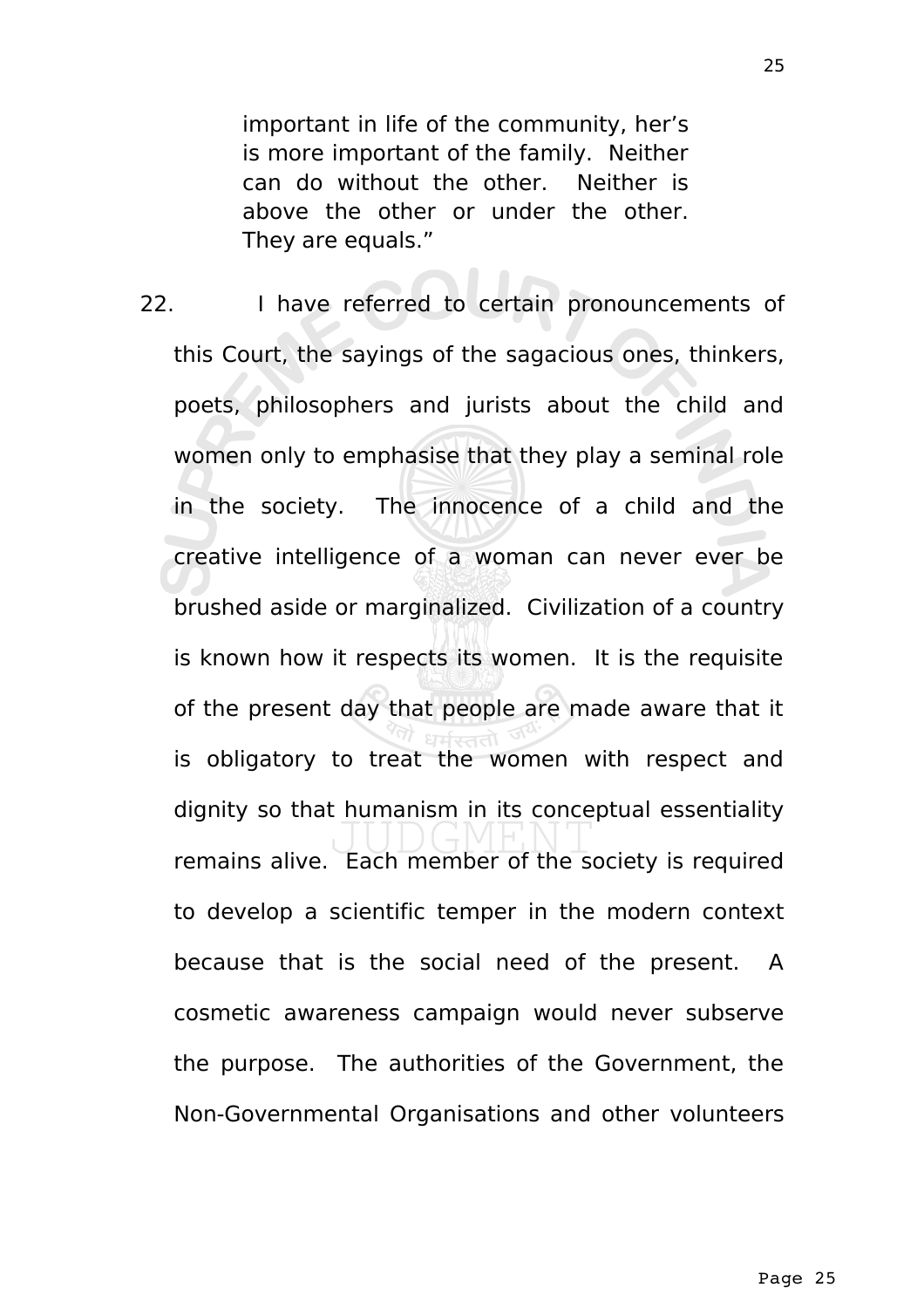are required to remember that there has to be awareness camps which are really effective. The people involved with the same must take it up as a service, a crusade. They must understand and accept that it is an art as well as a science and not simple arithmetic. It cannot take the colour of a routine speech. The awareness camps should not be founded on the theory of Euclidian geometry. It must engulf the concept of social vigilance with an analytical mind and radiate into the marrows of the society. If awareness campaigns are not appositely conducted, the needed guidance for the people would be without meaning and things shall fall apart and everyone would try to take shelter in cynical escapism. It is difficult to precisely state how an awareness camp is to be conducted. It will depend upon what kind and strata of people are being addressed to. The persons involved in such awareness campaign are required to equip themselves with constitutional concepts, culture, philosophy, religion, scriptural commands and injunctions, the mandate of the law as engrafted under the Act and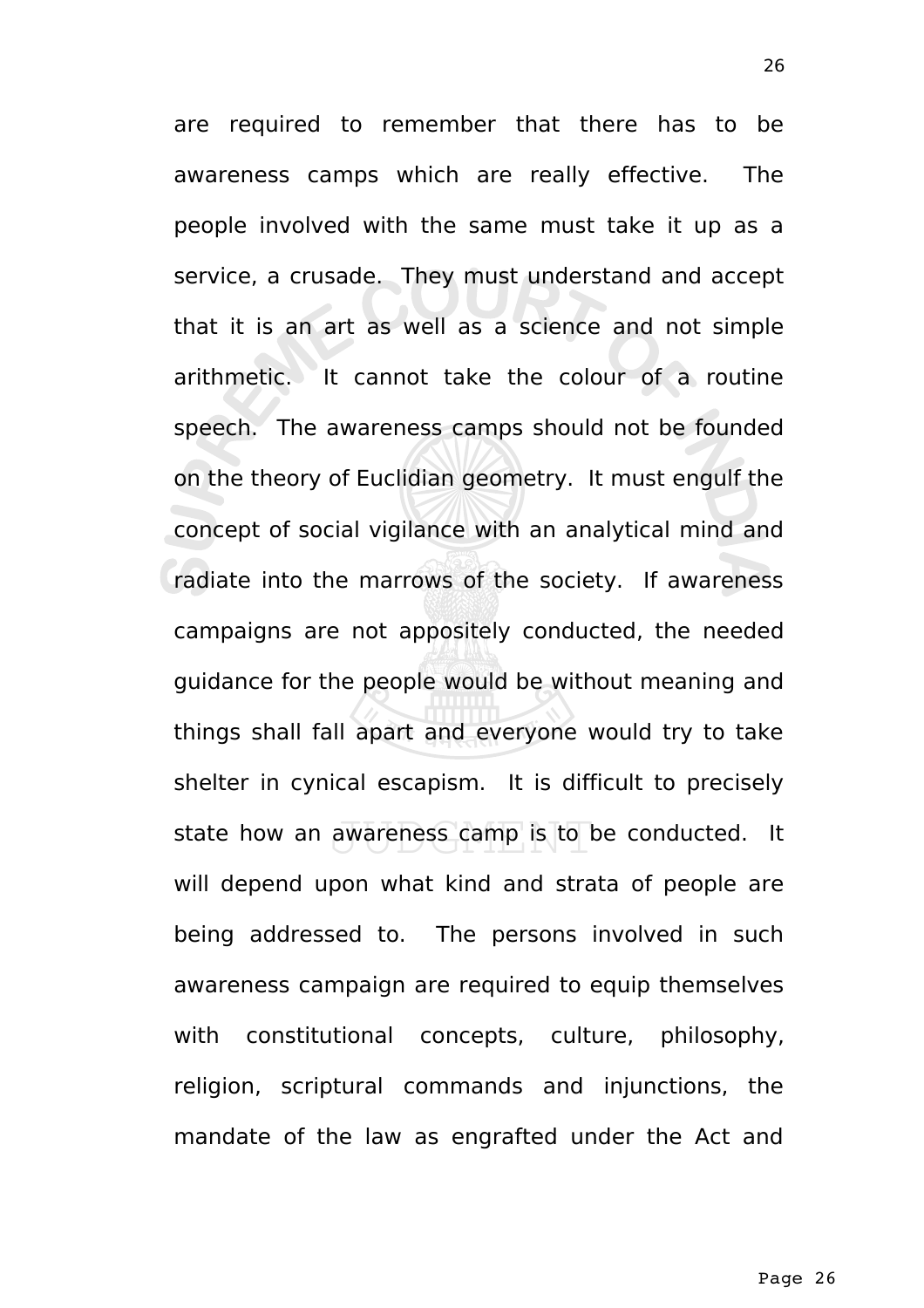above all the development of modern science. It needs no special emphasis to state that in awareness camps while the deterrent facets of law are required to be accentuated upon, simultaneously the desirability of law to be followed with spiritual obeisance, regard being had to the purpose of the Act, has to be stressed upon. The seemly synchronization shall bring the required effect. That apart, documentary films can be shown to highlight the need; and instill the idea in the mind of the public at large, for when mind becomes strong, mountains do melt. The people involved in the awareness campaigns should have boldness and courage. There should not be any iota of confusion or perplexity in their thought or action. They should treat it as a problem and think that a problem has to be understood in a proper manner to afford a solution. They should bear in mind that they are required to change the mindset of the people, the grammar of the society and unacceptable beliefs inherent in the populace. It should be clearly spelt out that female